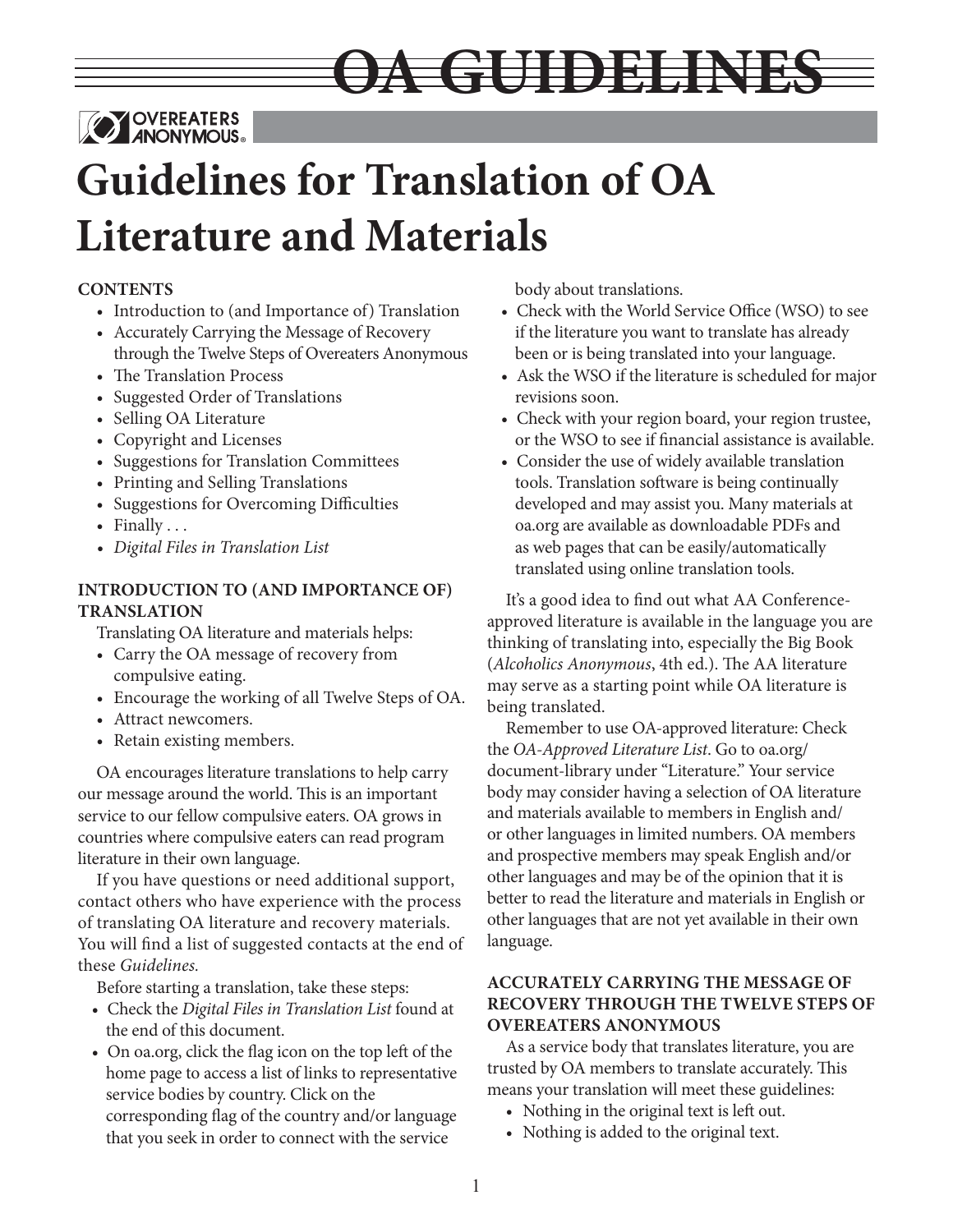

• As closely as a different language allows, the translation has the same meaning and implication as the original text.

An inaccurate translation may damage a fellow compulsive eater's chance of recovery. For ideas about making and testing accurate translations, refer to the **Suggestions for Translations Committees** section below.

### **THE TRANSLATION PROCESS**

### **Review OA Literature Translations Licensing Requirements**

OA has a two-step licensing process for translation approval:

- License 1 gives permission to translate a particular piece of literature and to circulate the translation for the purpose of validating its accuracy.
- License 2 gives permission to publish and distribute the approved translation.

These licenses are formal, legal agreements between your service body and OA, Inc. They state exactly what OA and your service body have agreed to do. These licenses make it clear that you have permission to translate OA's copyrighted literature. If you translate and distribute the literature without permission, you are breaking copyright law. Copyright permission requirements are covered in more detail below.

All registered OA groups and service bodies have permission to translate and reprint any OA print material currently on the OA website (downloadable PDF files or text) without written permission. *This does not include permission to reprint photographs on the OA website.* The translated manuscript must include the following in the language of the translation:

"This is a translation of OA-approved literature. © [date of translation] Copyright Overeaters Anonymous, Inc. All rights reserved."

Groups and service bodies who translate any OA material are also required to provide a digital copy of the published translated literature to the WSO. The digital copy can be in PDF or text format and should include the English-language name of the translated publication, the language of translation, and the group or service body name and registration number.

### **Create a Translation Committee**

In the beginning, it is common for one or more committed OA members to carry out the service of translating literature. However, the earlier you can form a translation committee with a capable chair, the better. This will avoid overdependence on specific members and will form a structure that allows the process to develop and continue smoothly.

#### **Establish Priorities for the Translation Work**

One of the first things your committee will do is establish priorities for the translation work. The committee also needs to decide whether it has bilingual members who can do the translation or whether to hire a professional translator.

### **SUGGESTED ORDER OF TRANSLATIONS**

Which literature ought to be translated first? You may begin anywhere you choose, but the following is a suggested sequence:

#### **Translate a Glossary of OA's Special Program Words**

It is helpful to start by compiling a list of program terms in the local language, for example: "Higher Power," "abstinence," "plan of eating," "food plan," "sponsor," "surrender," "one day at a time," "relapse," "program." A list has been compiled in English to assist you; find the *OA Glossary* at oa.org/documentlibrary under "Translation."

These words and terms appear often in OA literature and need to be translated the same each time they appear. If possible, compile the translated glossary with your translation committee or group members so your translator or translation professional or service can begin with a consensus. It can be useful to prepare notes on difficult words and perhaps create a list of idiomatic English phrases. Explain that it is important to translate every word in its proper context.

### **Translate the Lists of Twelve Steps and Twelve Traditions of Overeaters Anonymous**

These lists occur frequently in the literature, and if you translate them at the outset you will not need to translate them each time you translate a new piece of literature.

#### **Translate Basic OA Materials and OA Pamphlets**

The list below gives basic information about the OA program and how we use the program to recover from compulsive eating and compulsive food behaviors as well as ways to find OA. Translating these gives your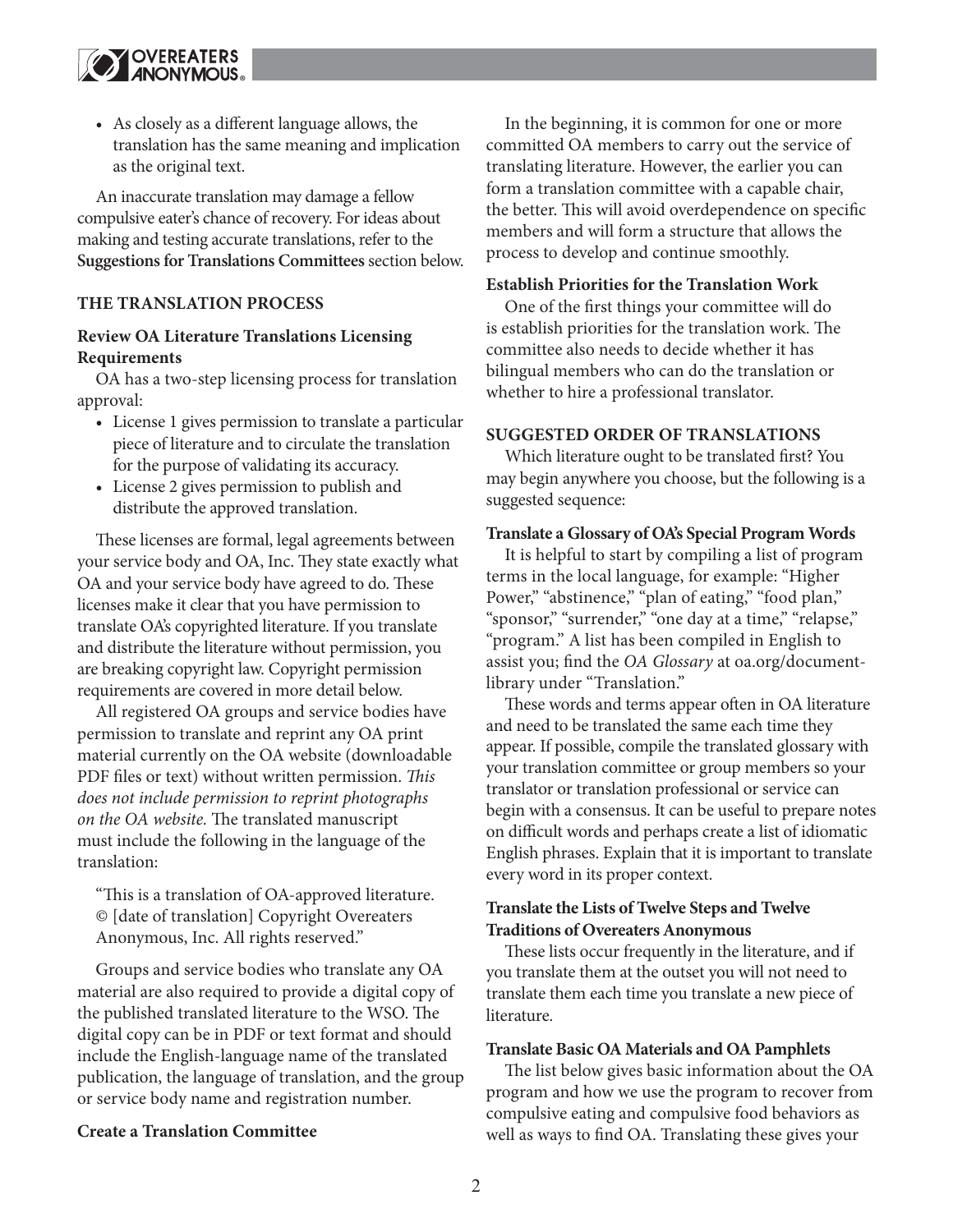

committee a good grounding in working together while gaining an understanding of the process. Because they are short, you can soon have materials and literature available for all who speak your language.

Choose any of the items below that have not already been translated into your language:

- *About OA* (#751K)
- *Where Do I Start?* (#705)
- *A Guide for Sponsors* (#200)
- *A New Plan of Eating* (#144)
- *In OA, Recovery Is Possible* (#135)
- *A Lifetime of Abstinence* (#155)
- *Carrying the Message* wallet card (#425)
- *Is Food a Problem for You?* (#750)
- *Just For Today* wallet card (#410)
- *Many Symptoms, One Solution* (#106)
- *Pocket Reference for OA Members* (#435)
- *Recovery Checklist* (#105)
- *Strong Abstinence Checklist* wallet card (#415)
- *Think First* wallet card (#109)
- *Tools of Recovery* (#160)
- *To the Newcomer* (#270)
- *Twelve Stepping a Problem* wallet card (#420)
- *Twelve Traditions Pocket Guide* (#445)
- *Welcome Back: Suggestions for Members in Relapse and for Those Who Care* (#185)

Find these items online at oa.org/documentlibrary:

- *Guidelines for Translation of OA Literature and Materials* under "Translation"
- *Temporary Sponsors: Newcomers' First Twelve Days*
- *Newcomers Meetings: A Leader's Kit* under "Meeting Formats"
- *Strong Meeting Checklist* under "Group Resources"
- *Suggested Meeting Format* under "Meeting Formats"
- *Importance of Working the Steps Workshop* under "Workshops and Fellowship Ideas"

# **Translate The Twelve Steps and Twelve Traditions of Overeaters Anonymous, Second Edition Book (#990-2) and** *The Twelve Step Workbook of Overeaters Anonymous, Second Edition* **Book (#992)**

*The Twelve Steps and Twelve Traditions of Overeaters* 

*Anonymous, Second Edition* is probably the most important OA book to translate for our recovery.

We've found it helpful to begin by translating one or two chapters. This enables you to see how well things are going and to have part of the book available for members to use much sooner than if you attempt the whole book at once. How you decide to do it depends partly on whether it is being translated by a professional translator or by OA members.

If you start by translating one or two chapters, you need to apply for License 1, which allows you to translate and distribute for validation purposes part of a piece of literature or the whole document. OA literature that is not downloadable from oa.org requires License 1.

### **Translate Other OA Books**

- *Overeaters Anonymous, Third Edition* (#980) (the Brown Book), starting with the Forewords to all editions and the Appendices: "The Role of a Plan of Eating in Recovery from Compulsive Eating," "A Disease of the Mind," "A Disease of the Body," "A Disease of the Spirit."
- The OA *Twelve Step Workshop and Study Guide, Second Edition* (#960-2)
- *For Today* (#984) and the *For Today Workbook* (#974)
- *Voices of Recovery* (#986) and the *Voices of Recovery Workbook* (#996)
- *Abstinence, Second Edition* (#994)

Note: In order that members can commence working the Steps with OA material, you may consider translating the specific parts of books used by the *Twelve Step Workshop and Study Guide, Second Edition*  (#960-2). The *Guide* uses parts of *The Twelve Steps and Twelve Traditions of Overeaters Anonymous, Second Edition*; *For Today*; *Voices of Recovery; Overeaters Anonymous, Third Edition*; and *Alcoholics Anonymous, Fourth Edition (*Big Book). Remember, the AA Big Book may already be translated into your language.

For other OA books to translate, please refer to the *OA Literature List by Copyright Date* at oa.org/ document-library under "Literature."

### **Translate OA Service Material**

- OA's inverted pyramid, found at oa.org/servicebodies
- *OA Handbook for Members, Groups, and Service*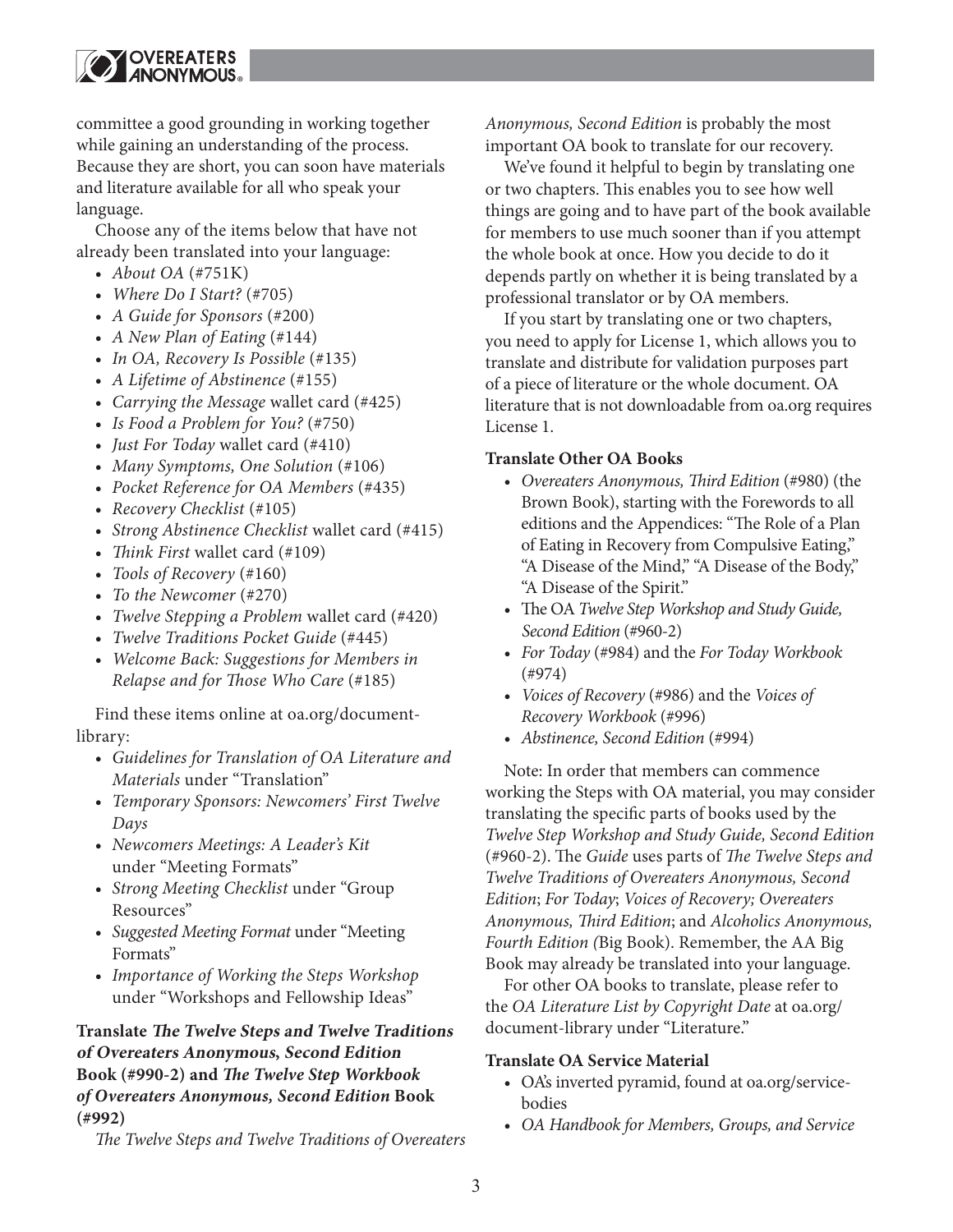

 *Bodies: Recovery Opportunities* (#120)

- Public Information Posters, found at oa.org/ document-library under "PI Posters"
- *Seventh Tradition of OA* (#802), found at oa.org/ document-library under "Seventh Tradition"
- The *Professional Community Courier,* found at oa.org/document-library under "Outreach to Professionals"
- *The Twelve Traditions of OA* (#230), found at oa.org/document-library under "Traditions"
- *The Twelve Concepts of OA Service* (#330)
- Traditions Videos, found at oa.org/podcasts

From time to time, service-related materials need prompt translation. Service bodies receive service materials in English that often require a response within a short period of time. The relevance and usefulness of some materials received (in English) may not be clear. Some issues are not part of our everyday lives. In this instance, the use of footnotes explaining the issues and giving further information regarding the context in which they were raised can be helpful.

If there is not time to translate everything, a suggestion is to highlight the most important information from the material and use that in the local newsletter or other medium of communication. Some intergroups and service boards have special newsletters to summarize the most important information coming from their regions and the WSO.

#### **SELLING OA LITERATURE**

OA group conscience has agreed that we as a Fellowship sell OA literature. This is normal practice in the English-speaking Fellowship, where books and pamphlets are sold via the OA bookstore. This concept ought to be considered by your service body as you review the details below regarding copyright, licenses, and your service body selling arrangements.

### **COPYRIGHT AND LICENSES**

OA owns the copyright for all OA literature and spends considerable time and money to develop the literature.

OA's licenses are formal agreements permitting you to translate, duplicate, and distribute OA's copyrighted literature. The OA World Service Office processes licenses quickly. The licensing process is a necessary logistic. The licenses tell the world that your service body has permission to use, translate, print, and distribute OA texts, which are all copyright protected.

If you do not have OA's permission, you are breaking copyright law. This is called copyright infringement.

Books and pamphlets belong to the author(s) who create them. This kind of ownership is copyright and allows an author to be paid for writing books. The author owns the arrangement of words, the text, and the intellectual property. It is normal practice for any entity to protect its intellectual property in this way. OA owns the text of the OA literature and materials we as a Fellowship create and in whatever language it is written. Because OA holds these licenses, it is easier to prevent people and organizations outside OA from misusing our literature, for example, distorting our message or making profits for themselves.

When a service body prints an OA book, the physical book belongs to the service body. The service body has paid the printer and can now sell the book. However, the text belongs to OA. Revenues from literature sales in English make up a large portion of OA's income that is used to pay for costs such as development of new literature, salaries, warehousing, and more. Royalties payable by service bodies from the surplus of their sales of OA literature is comparable to the surplus that is created when purchases are made from the OA bookstore. Please refer to the licenses and explanation for deducting costs before calculating royalties due.

You can download the appropriate license agreements at oa.org/document-library under "Translation." After a license agreement is completed, it must be signed on behalf of your service body or group. Your group or service body must then email, fax, or mail the license to the WSO. The managing director will sign on behalf of OA, Inc. and the WSO will keep a copy on file. The signed license agreement is returned to you, and you may then begin translating and validating, or printing, distributing, and selling the literature.

### **License 1: Agreement to Translate and Distribute for Validation Overeaters Anonymous Literature**

Your group or service body does not need a license to translate and reprint any OA print material currently on the OA website that exists in downloadable PDF files or text format.

OA literature that is not downloadable requires License 1. Your group or service body may not start translating any literature until you complete License 1 and receive an approved, signed copy from the WSO. License 1 grants your group or service body these rights: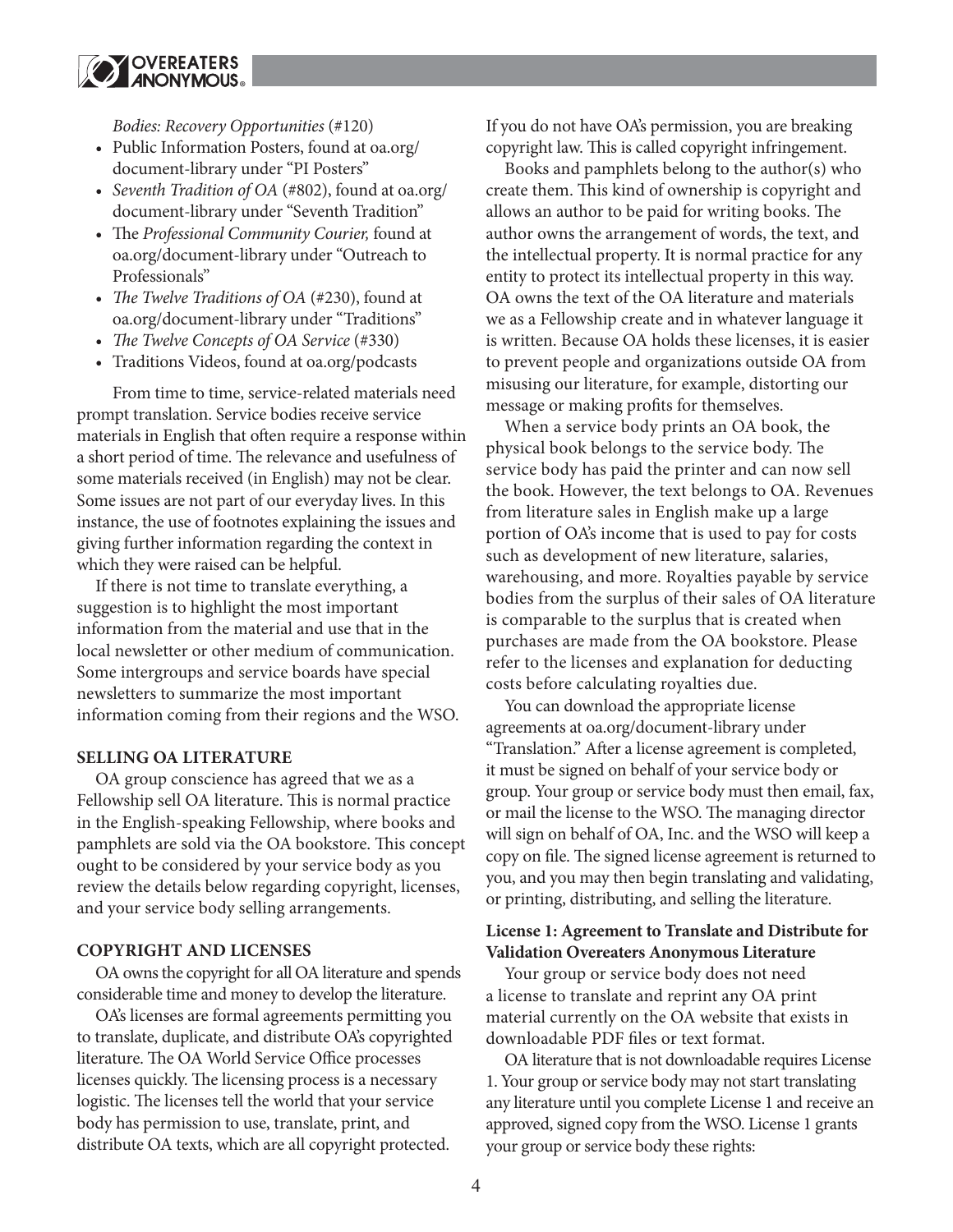

- to translate a part or the whole of the copyrighted literature named in the license, with a period of up to eighteen months to complete the translation
- to circulate copies of a translation draft among all members who might be able to help test and validate the translation, with up to six months to complete the validation

After License 1 is signed by both parties, the WSO can send you electronic copies of the current version of the literature to be translated. (OA literature is periodically updated, so it's important to be certain that you are working from the most recent version.)

#### **Testing and Validation: Why and How to Do It**

Your goal is to help OA members who speak your language get exactly the same message from the translation as that given in the English text. When you translate, be careful not to change the meaning of the original text. This text has been approved by the worldwide Fellowship of Overeaters Anonymous, through the service structure that we as a Fellowship have agreed on.

During the testing period, you will be actively soliciting feedback on the clarity and accuracy of the translation. The purpose is to allow interested OA members who are working the program in the language of the translation to comment on the translation. This process may require tough face-to-face discussions about the exact meanings of words. Such discussions can lead to a better translation and a deeper understanding of the program. You are free to organize the testing period in whatever way works in your area.

At the end of the testing period, all comments and suggestions are to be given to the person or committee that made the translation. It is important to rely on the judgment of our trusted servants—the translator or translating committee. They will prepare the final draft with the increased understanding they have gained from members' comments and suggestions. We recommend that you make sure all drafts are returned and destroyed. People need to use the final approved version, not the drafts. Having different drafts causes confusion and controversy.

As soon as the final draft is finished, you need to complete License 2.

**License 2: Agreement to Publish and Distribute Overeaters Anonymous Literature** 

This is the final license, giving your service body permission to print and distribute the final draft of the translated text. License 2 grants full permission to print and distribute the translation in the way that works best in your area.

At this stage you need to obtain permission to use a customized OA logo on your printing of the translation. The OA logo is a registered trademark and may not be used without permission. When you fill in License 2, be sure to complete and sign the final pages. These pages are your application for permission to use a customized version of the OA logo.

When you sign License 2, you agree to abide by these terms:

- to make certain that every copy has the precise copyright notice, in your language, as given in the"Markings" section of the license agreement: "Translated and reprinted from *[Title, item number, and latest copyright date of English version]*, Copyright © *[year of translation]* of the *[language of translation]* version, Overeaters Anonymous, Inc. World Service Office, 6075 Zenith Court NE, Rio Rancho, NM 87144. Mail address: PO Box 44727, Rio Rancho, NM 87174-4727, USA. Telephone: 1-505-891-2664. With the permission of OVEREATERS ANONYMOUS, INC. All rights reserved. No part of this publication may be reproduced in any form without the prior written consent of OVEREATERS ANONYMOUS, INC."
- to make certain that the printed final copy has the exact form of the OA logo as agreed
- to send one digital copy and one printed copy of the final, published, translated OA publication to the WSO
- to send revenues from sales of the literature to the WSO at the royalty rate agreed upon in the license
- to make certain that the remainder of all surplus funds from sales of the translation will be used for OA purposes

As soon as you have printed your translation, send a digital file to the WSO. Send a print hardcopy as soon as possible. The WSO staff labels these copies with the English title of the work, date of the translation, date of the English version that was translated, and translating service body information.

The WSO staff also adds your translation to the master list of approved translations. When someone asks the WSO for literature in languages other than English, the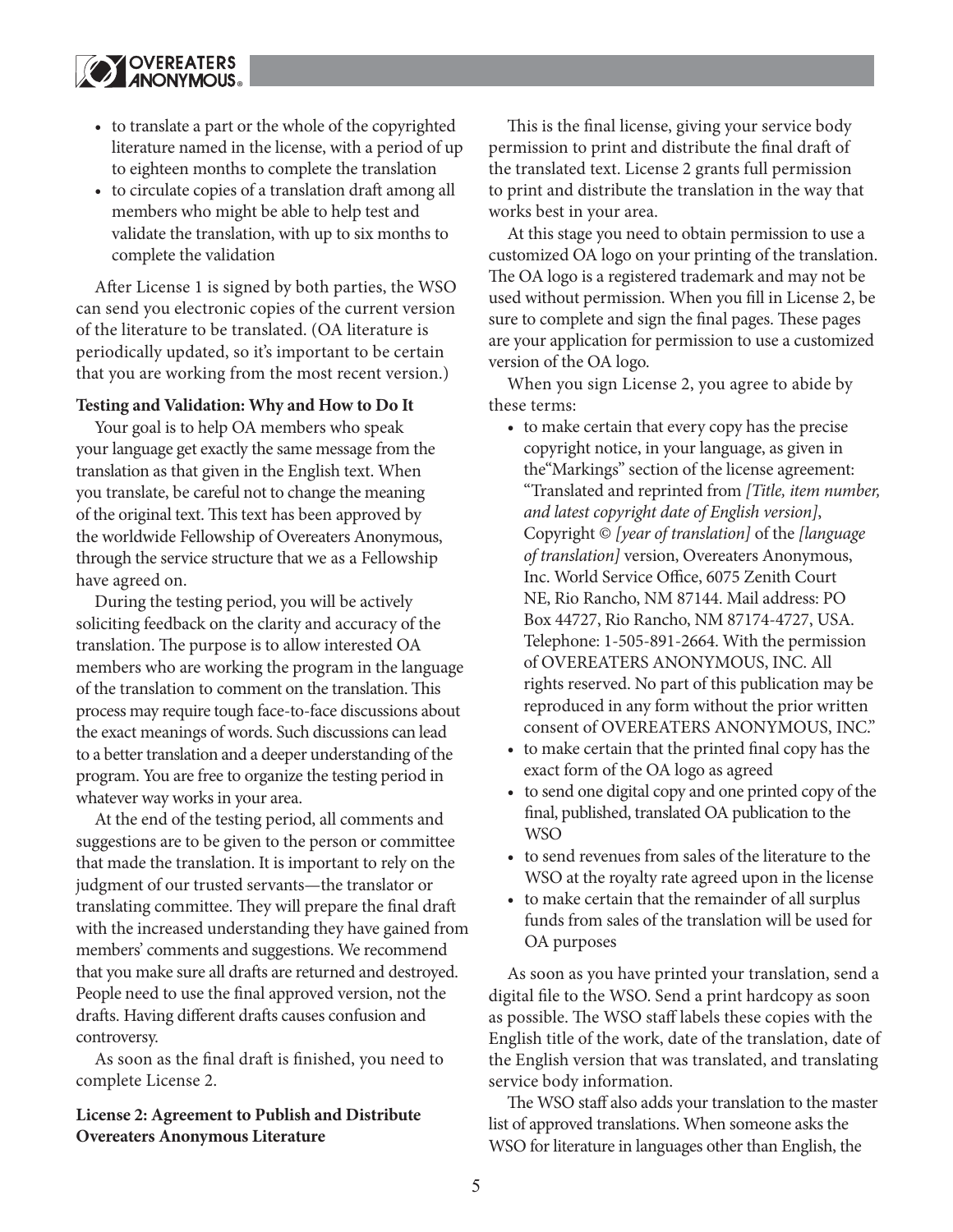

WSO can provide the inquirer with a list of approved literature in that language, along with the service body contact information.

### **SUGGESTIONS FOR TRANSLATION COMMITTEES**

#### **Choosing Translators**

There are pros and cons to using OA members or professional translators for translation of OA material and literature.

**OA members working on a translation committee**  generally understand our literature well. They will put love and effort into the task of translation. On the other hand, an OA member may start a translation but not finish it. Nevertheless, OA members are usually the best choice. No professional translator, as good as the person might be, will understand our literature as well as an OA member (unless they are also an OA member). If OA members are doing the translation, it is suggested that teams be formed with one person translating the literature and another checking it. A piece of literature can be broken down into manageable parts. Before the beginning of translation, and when needed, it is suggested that the whole team discuss and make decisions about critical choices of grammar, syntax, and vocabulary. This ensures better cohesion within the translation and coherence within this language's translated literature and materials. When the text is translated, two members can review the work: one member can read the translation aloud in the local language and the other follow it in the English version. Alternately, they can review the translation one after the other. This way, you can make sure the translation sounds good in your own language and can also check how accurate it is in relation to the English version.

As the translation committee becomes more experienced, it is recommended that the committee documents the reasoning for its challenging and critical translation choices. It is also recommended that the committee update its *OA Glossary* as new translations are decided upon.

**Professional translators** who are employed to do the work tend to get the job done in a timely manner. If you work with a professional translator, we suggest giving the person your glossary of OA terms, along with any notes or explanations. Ask them to translate a small piece of literature. If you like the result, you can build on that relationship, but if you're not satisfied, you can find another translator. If the translator doesn't want to use your glossary, it may be better to find a different translator.

We suggest that your group or service body use a signed contract with the translator right from the start. This makes certain both parties fully understand what is being asked of them. Also, you will be protected from any attempt by the translator to put their name on the document or include additional text from an outside source.

Some service bodies have found it helpful to do some translation work themselves and employ professionals for other parts of the work.

### **Testing and Validating Translations: Questions and Answers**

The purpose of testing a translation is to highlight lack of clarity and show areas where the translator's understanding of the text varies from the general understanding. Here are some ways you may test a translation:

- Use the draft in meetings. A group may read a few paragraphs in each meeting and then discuss the clarity of the message.
- Small groups or committees may meet to discuss the translation.
- Sponsors may use the draft in their conversations with sponsees.

### Q: *How can people who do not speak English play a part in validating a translation?*

A good translation is not only accurate but is clear and well-expressed in the language of translation. Someone may make a valid point about the way something is expressed without understanding the English from which it was translated. This may spark a discussion with those who can read English, and from that discussion, a new and better translation may be reached.

### Q: *How can we address members' comments most effectively?*

Probably the simplest method is to use printed copies with a separate sheet for comments. By using printed copies instead of electronic copies, you can avoid the problem of people amending or corrupting the draft. Also, it helps make certain you can take all the draft copies out of circulation at the end of the validation period. Your service body may want to number each copy as it is distributed during this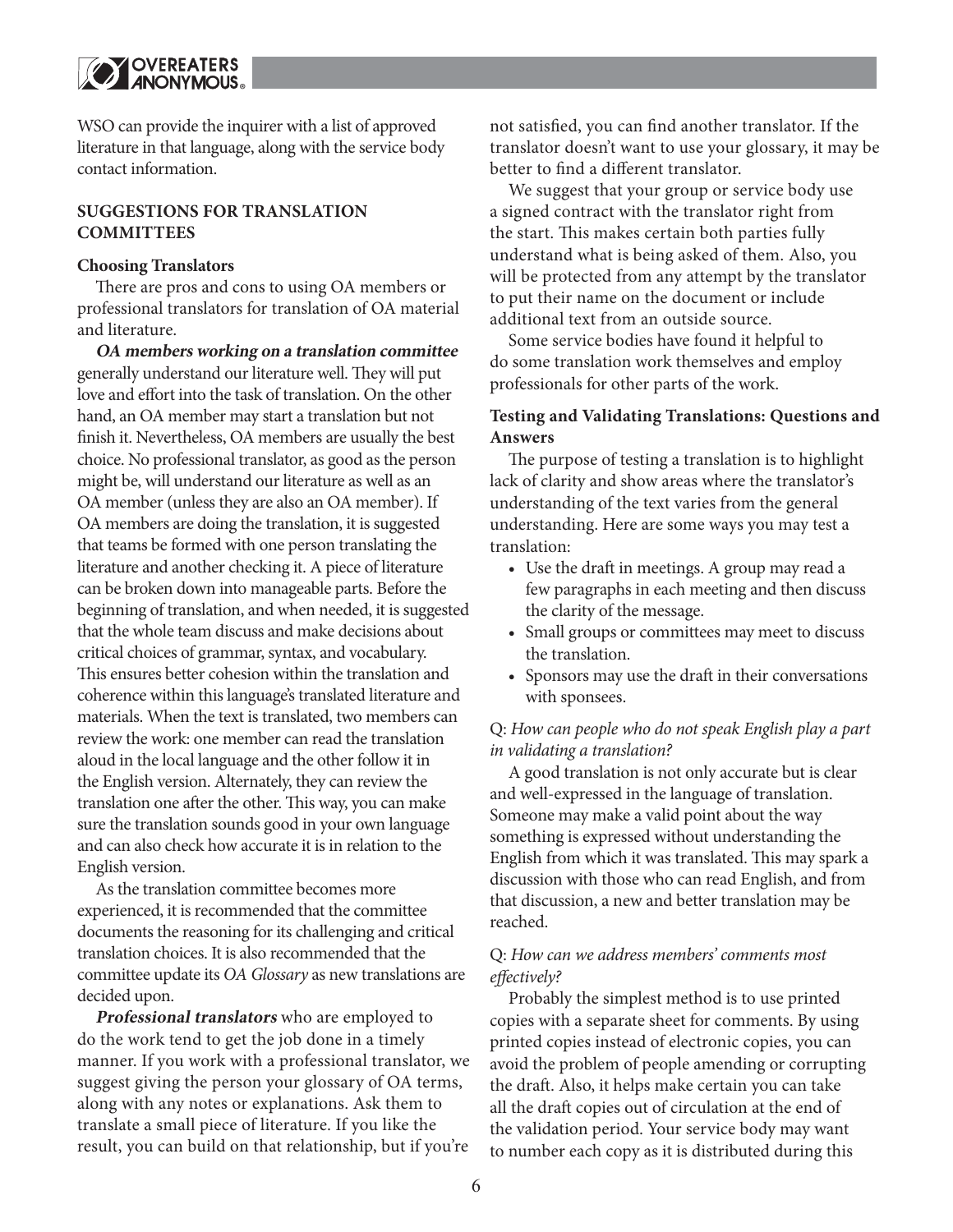

validation and testing process; this will assist in being sure that all working-draft copies are returned.

Suggestions:

- If you must use electronic copies, it is safest to create a PDF file and ask for comments on a separate sheet.
- Number the lines of text. This can make it easier to relate a comment to the draft.
- Make certain everyone knows how to submit their comments.

Q: *Distributing printed copies is a cost to the group or service body. How can a service body with very little money afford this?* 

Once your service body has published some items, you can set the price of that literature to fund drafts of the next items you translate.

Another idea is to charge members for the draft. When the literature is published, they can receive a discount on the final version when they return the draft to the service body. This has the added advantage of encouraging the return of all the drafts. If you do this, you will need to allow for it in the price you set for the final version.

#### **General Comments**

Use of former translations as a reference can be very helpful, especially when you find quotes from other pieces of literature. (This includes AA. However, there is a need to be objective as their translation choices are not necessarily the best ones).

Always keep communication lines between translating members open. If possible, promote the translation committee meetings and encourage attendance from visitors. Discuss problematic points in committee meetings.

#### **PRINTING AND SELLING TRANSLATIONS**

Before printing, consider accuracy and quality, print quantity, costs, and pricing.

#### **Starting to Print**

Check carefully for typographical errors before printing. Some errors can be overlooked even though the text has been circulated and validated.

In addition to including the copyright notice and the address of the WSO, be sure to include the contact information for OA in your country.

Where possible, the WSO asks that you make your final product match the overall appearance of the

original in layout, graphics, color, and style of binding. When your version matches the WSO version, the WSO can send you a digital file of the cover in most cases. This may enable you to print at a slightly lower cost.

In a country where OA is just starting and has little money, it may not be possible to match the WSO versions exactly. The most important point is to make accurate translations available. The text, not the appearance, enables members to recover. As literature becomes available in your language, OA will start to grow in your country, and it will not be long before you can print better-quality copies. At the beginning, when there are only a few OA members, you may not be able to use a professional printer. You can print from your computer or make photocopies as people wish to buy literature.

When you do use a professional printer, consider ways to keep costs down. It is usually less expensive to print literature in just one color. You can also save money by having OA members fold, collate, and staple pamphlets themselves.

Work toward producing better-quality items as soon as possible. It's important that, as much as possible, our OA literature and materials look professional. When you progress to printing books, you need to use a professional printer. In whatever form you produce your first printing of the literature, send the WSO one digital copy and one printed copy of that version. As you are able to improve the quality of the printing, you need to send the WSO one digital and one printed copy of your updated versions.

#### **Selling Prices and Royalties**

Your service body needs to make a surplus on sales of literature, so you can establish a prudent reserve that will enable you to translate and print more literature. This means charging more for books and pamphlets than it costs to print them. The cost of printing is not the only cost involved in producing and distributing literature. For example, you may make several visits and phone calls to the printer, or you may need to pay for storage space of your stock. As your sales of literature increase, the quantity you need to order from the printer will increase. Yet you will only receive money for this larger number *after* you have paid the printer. You will have money already expended in the value of the stock held while you sell items to pay for that stock. The cost of printing may increase over time.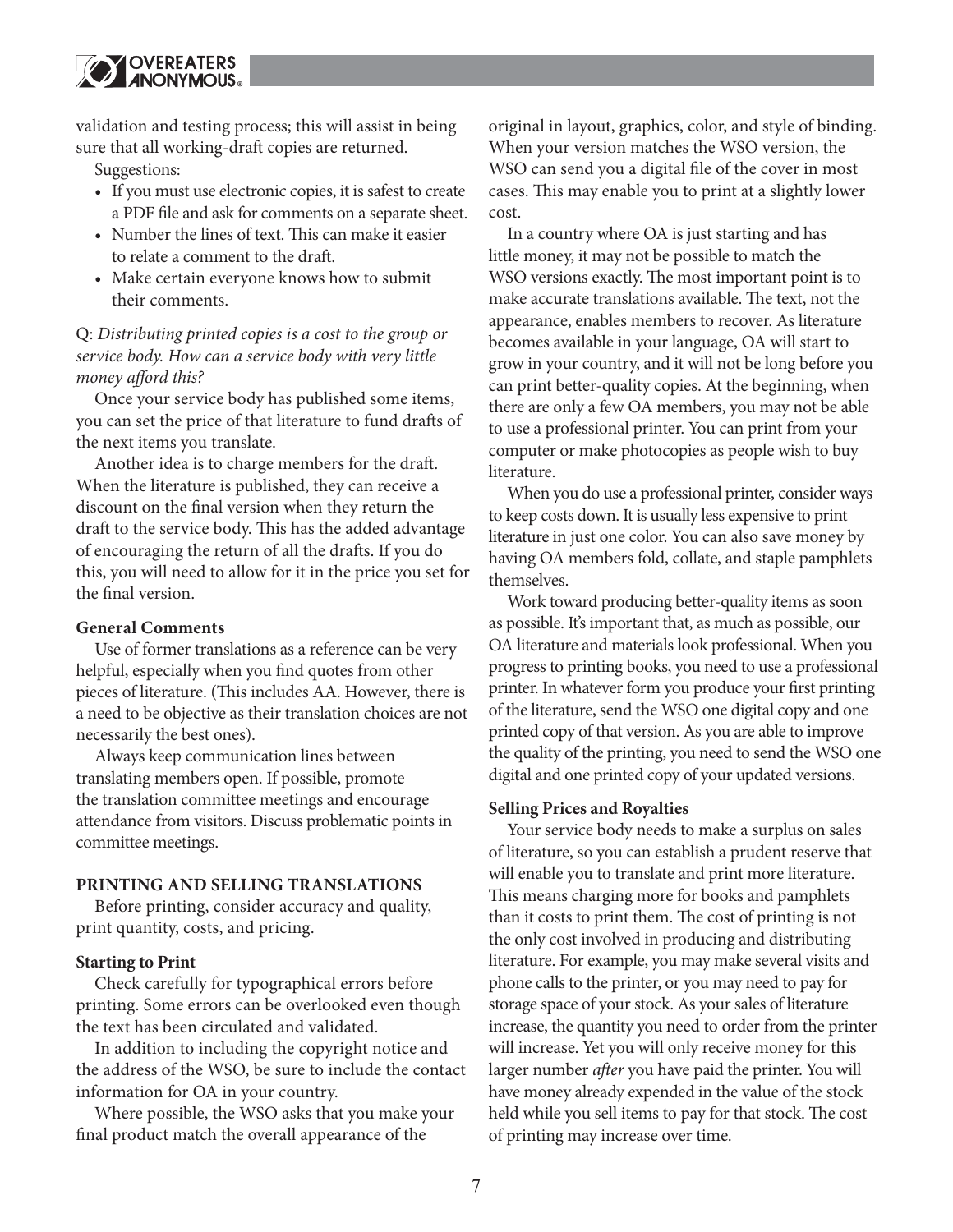# **ZOVEREATERS** ®

You need to set up a line item in your budget and accounts to allow for paying royalties to the WSO on the literature you sell. You need to build up a cash reserve for printing literature.

We suggest selling the literature at a price that produces a surplus you can use for OA service in your country. To help calculate what your service body should charge for literature, we suggest that you set prices to realize a gross profit of 60 percent of sales. The recommended formula to achieve this is to multiply production costs by 2.5 and divide that figure by the number of books or pamphlets printed.

For example, your service body is about to organize the printing of 500 books at a cost of US\$1,500: \$1,500  $x 2.5 = $3,750 / 500 = $7.50$ . This is the recommended price you charge for each copy.

As soon as a small prudent reserve for literature service has been established, your service body must send royalties to the WSO annually. Royalties must be set at the rate established in License 2 as a percentage of net income from sales. This small amount helps OA continue to serve the Fellowship worldwide. Please remember that the WSO can incur high international bank charges, so it is best to send a few large sums instead of frequent small ones.

## **SUGGESTIONS FOR OVERCOMING DIFFICULTIES**

### **Two Service Bodies Want to Translate the Same Literature**

If your service body discovers that the text you want to translate has already been translated into your language, you can work with the service body that has the translated text.

If the text has been translated and drafts are being circulated, perhaps you could circulate drafts in your area also. This can be particularly useful if language usage is slightly different in the two areas.

If the translation has already been validated, you can agree on the best way to share the translation. Here are two possibilities:

• Ask the other service body if it will sell copies to you. Usually the cost of printing each item is reduced when a larger number of pamphlets or books are printed. Even if you pay shipping costs, it might be less expensive for the other service body to do all the printing.

• Ask the WSO to send you an electronic file you can print from. When you receive the file and License 2 granting permission, you can print the literature with the contact information for your country.

### *Remember:*

- If you print the translation without changing the text, you need to obtain License 2 from the WSO so your service body has permission to print and distribute the literature.
- If you change the text to reflect differences in language, you need to obtain both License 1 and License 2 from the WSO.

## **When OA Revises or Updates Literature You Already Have Translated**

If you've already translated a piece of OA literature and still have copies in stock, but find that OA has updated the item, we recommend that you insert a correction sheet to reflect the changes. If the changes are substantial, it is recommended that you update the literature before the next printing.

### **FINALLY . . .**

Remember you can download the following documents at oa.org/document-library under "Translation":

- License 1 to translate and validate OA literature
- License 2 to publish and distribute OA literature
- *OA Glossary* (in English)
- *Guidelines for Translation of OA Literature and Materials*, which includes the *Digital Files in Translation List*
- Translation Fund Application (for assistance from the OA, Inc. budget)

You may find more translation files on your region website.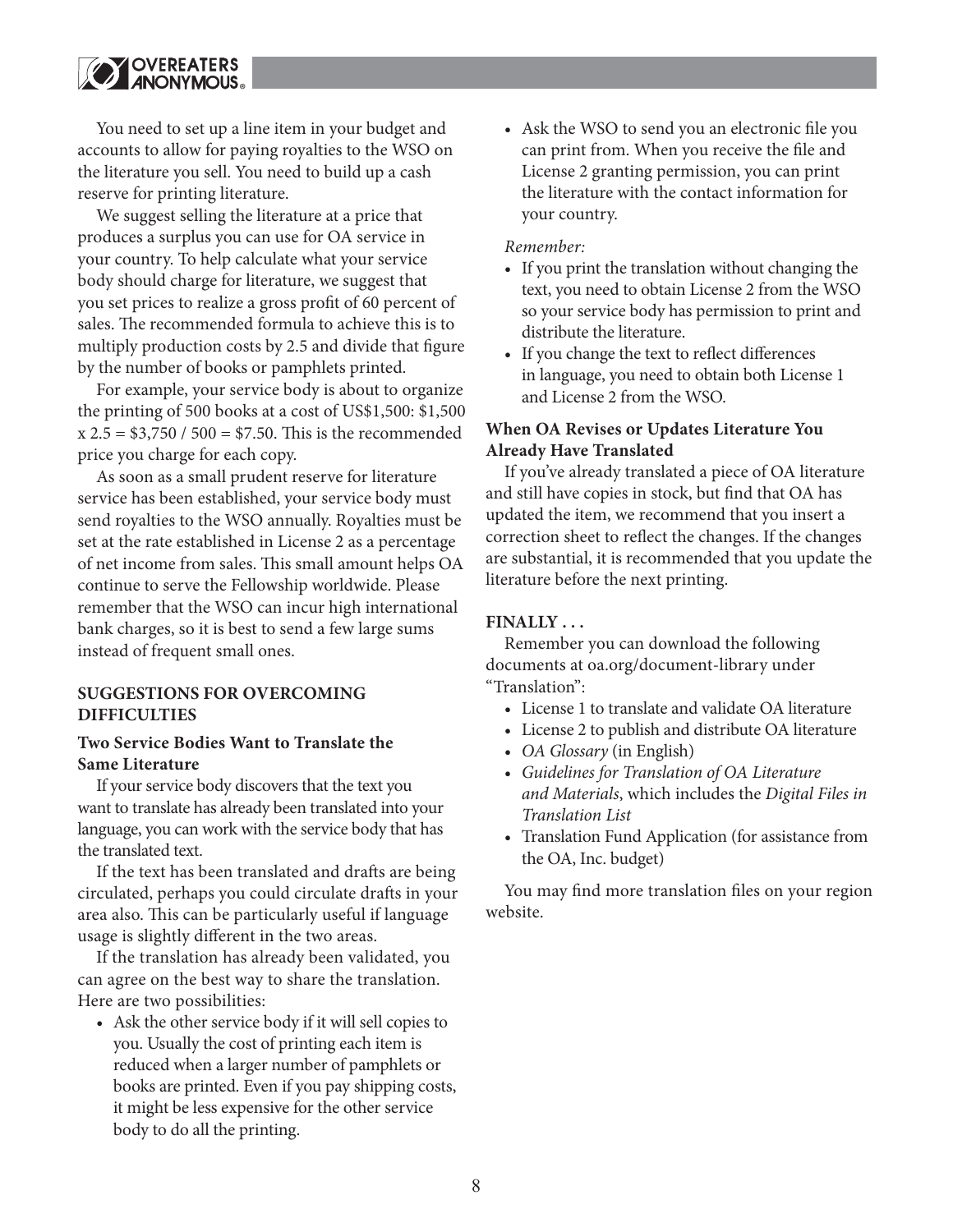

Thank you for helping to carry the OA message in translation. You are not alone. These *Guidelines* try to convey as much information and experience as is possible. But other problems may present themselves. Please reach out and look for fellow members with more experience with translation. This is possible within your area where there are certainly a good number of intergroups and service boards that have faced similar problems.

For more assistance with translations, use this list of contacts:

- national service board
- language service board
- region translations committee/task force
- region board
- region trustee
- trustee representative from the International Publications/Translations Committee World Service Office (WSO)

If you have any questions, please contact the WSO at info@oa.org. The WSO and the International Publications/Translations Committee will do their best to help you. Together we can!

OA Board-approved

Overeaters Anonymous®, Inc. 6075 Zenith Court NE Rio Rancho, NM 87144-6424 USA Mail Address: PO Box 44727, Rio Rancho, NM 87174-4727 USA 1-505-891-2664 • info@oa.org • oa.org © 2014, 2018, 2022 Overeaters Anonymous, Inc. All rights reserved. Rev 5/2022.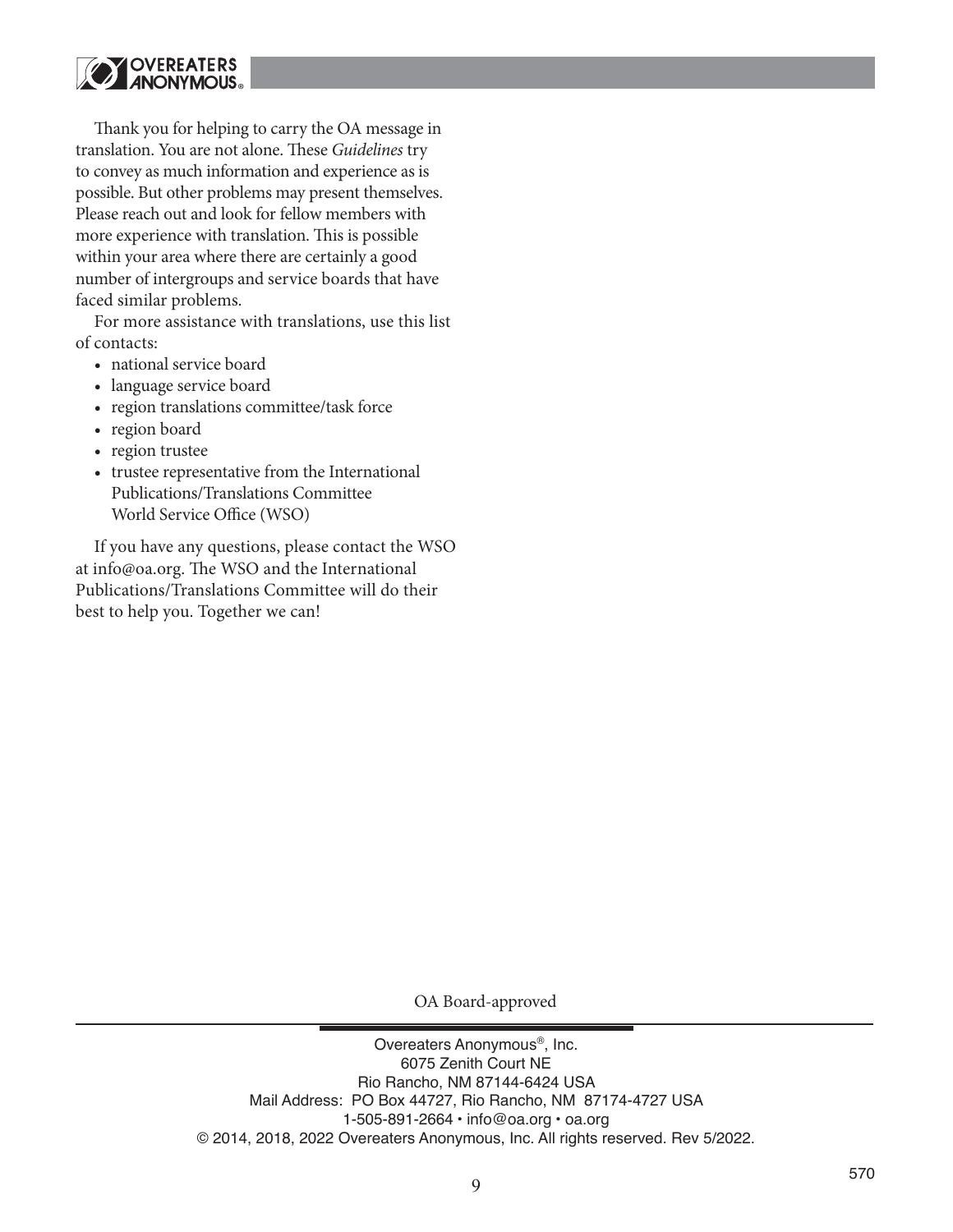# **DIGITAL FILES IN TRANSLATION**

**Note: Under the "Discontinued Literature" headings, you will find translations of materials that are not OA-approved literature anymore. Please, use them only until a new translation of the current/replacement OA-approved literature is completed in your language.**

OA's World Service Office has digital copies of the following translated materials:

Afrikaans (AFRI)

*Many Symptoms, One Solution Tools of Recovery To the Newcomer* OA Glossary

# **Discontinued Literature**

170 *Questions and Answers* 140 *Dignity of Choice* 145 A *Plan of Eating*

# Arabic (ARAB)

705 *Where Do I Start?*\* 990 *Twelve Steps and Twelve Traditions of Overeaters Anonymous* (book) Strong Abstinence Checklist\* Suggested Meeting Format, including Tools of Recovery and Our Invitation To You Unity With Diversity Checklist\*

Bahasa Indonesia (BAHA)

705 *Where Do I Start?*\*

Chinese (CHIN)

705 *Where Do I Start?\**  990 *Twelve Steps and Twelve Traditions of Overeaters Anonymous* (book)

Danish (DANI)

802 *Seventh Tradition of OA* Strong Abstinence Checklist\* PI Poster: STOP

Dutch (DUTC)

106 *Many Symptoms, One Solution* 160 *Tools of Recovery* 270 *To the Newcomer*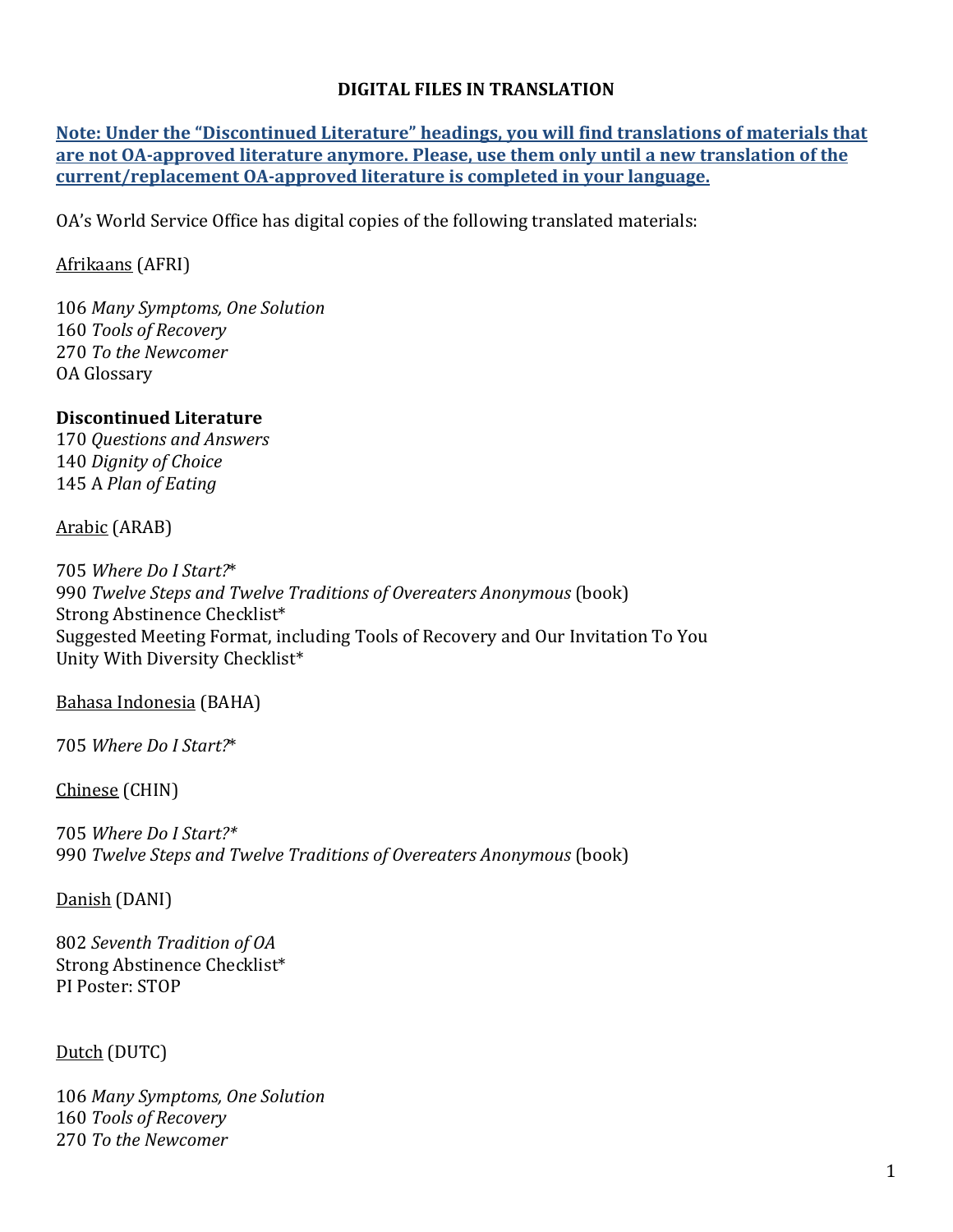710K *Newcomer Packet* PI Posters: Fork, Pizza, Scale Strong Abstinence Checklist\* Suggested Meeting Format (including Our Invitation to You)

# **Discontinued Literature**

*A Commitment to Abstinence Before You Take That First Bite, Remember Questions and Answers Dignity of Choice A Plan of Eating* 

Finnish (FINN)

705 *Where Do I Start?\**  992 *The Twelve Step Workbook of OA, Second Edition*

Flemish (FLEM)

Logo PI Posters: Fork, Pizza, Scale

# French (FREN)

007 *Temporary Sponsors: Newcomers' First Twelve Days* 144 *A New Plan of Eating* 420 *Twelve Stepping a Problem* wallet card 425 *Carrying the Message* wallet card 445 *Twelve Traditions Pocket Guide* 447 *Twelve Freedoms* wallet card 705 *Where Do I Start?* 802 *Seventh Tradition of OA* 950 *Body Image, Relationships, and Sexuality* 970 *Taste of Lifeline* 978 *Seeking the Spiritual Path* 992 *The Twelve Step Workbook of Overeaters Anonymous, First Edition* 994 *Abstinence, Second Edition* Abstinence and Recovery Policy (Business Conference Policy 1988b [amended 2019]) Abstinence Presentation Amazing Recovery – Passport to Unity Workshop Breaking Out of Relapse PowerPoint Breaking Out of Relapse Script Glossary Google advertisements Group Conscience Guidelines Guidelines for Anonymity in the Digital World How OA Changed My Life (Newcomer's Stories) How to be an Effective Trusted Servant *Lifeline* articles from April 2020 issue OA Preamble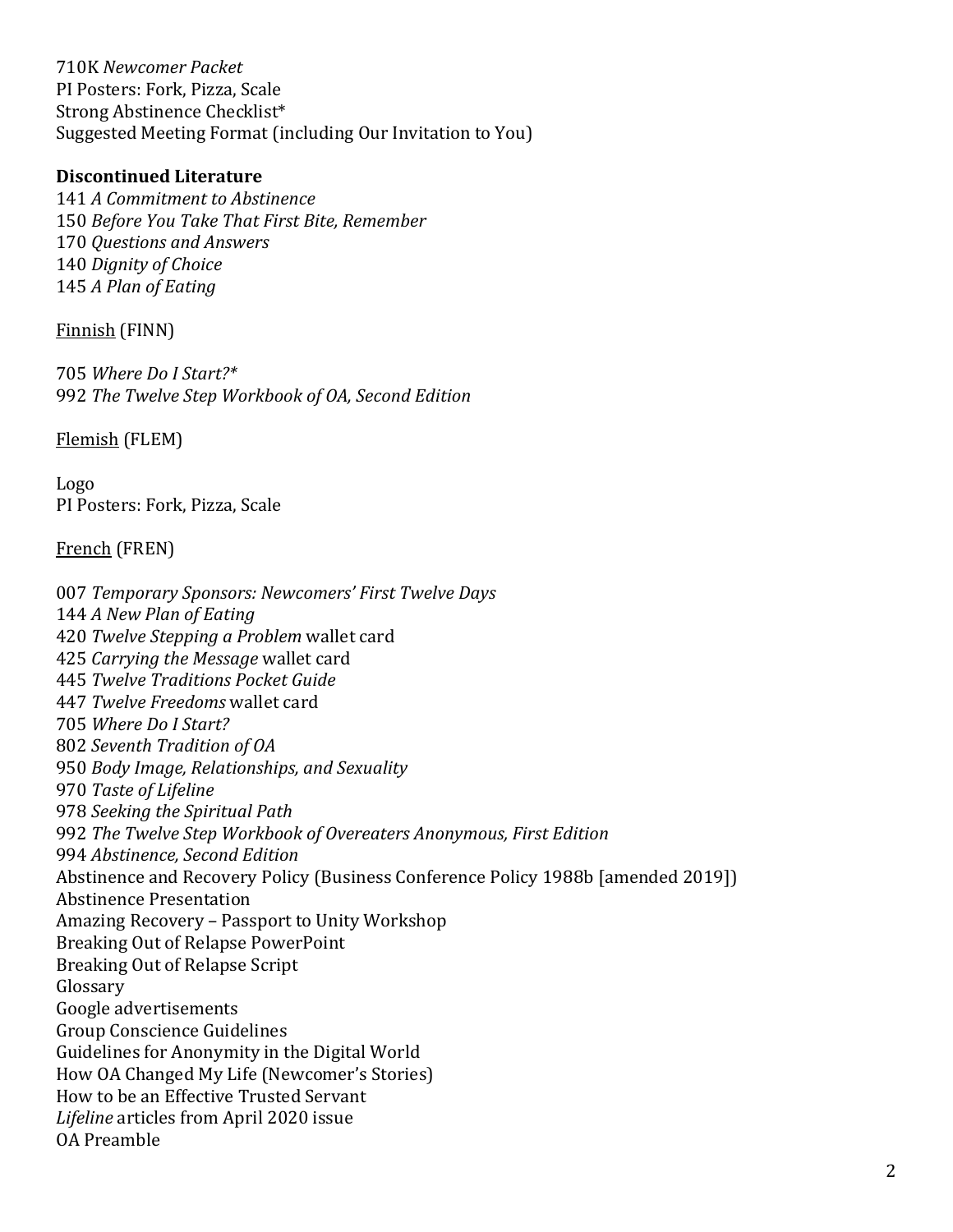Our Invitation to You PI Posters: Fork, Pizza, Refrigerator, Scale Recovery Roadmap Workshop & Map Simplicity Project (Twelfth Step Within) Statement on Public and Social Media Policy (Business Conference Policy 2011a [amended 2019]) Step-Study Meeting Format Strong Abstinence Checklist\* Strong Meeting Checklist\* Strong Meeting Checklist Suggested Meeting Format To Atheists and Agnostics *Twelve Stepping a Problem* Unity With Diversity Checklist\* Website Development Guidelines

German (GERM)

110 & 725 *OA Members Come in All Sizes* AND *Anorexia and Bulimia OA Handbook Tools of Recovery Twelve Traditions To the Family A Common Solution: Diversity and Recovery To the Newcomer Twelve Concepts of OA Service* **(1-4 only)**  *Anonymity Twelve Traditions Pocket Guide Twelfth-Step Within Handbook Newcomer Meeting Leader's Kit*  751 *About OA Public Information Manual When Should I Refer Someone to Overeaters Anonymous?* **(modified) (fragment)** *Service, Traditions, and Concepts Workshop Manual Seventh Tradition Taste of Lifeline For Today Workbook A New Beginning Seeking the Spiritual Path Overeaters Anonymous, Third Edition* (Brown Book) *For Today Voices of Recovery Twelve and Twelve, First Edition The Twelve Step Workbook of Overeaters Anonymous, First Edition 994 Abstinence Voices of Recovery Workbook* 140, 145, 310, 400, AND 220 *—* A Compilation **(140, 145, 310 and 400 DISCONTINUED)** *Been Slipping and Sliding? A Reading and Writing Tool ESH from IG Chairs* (Shares for Service Support) *source: oaregion9.org For Atheists and Agnostics*  Glossary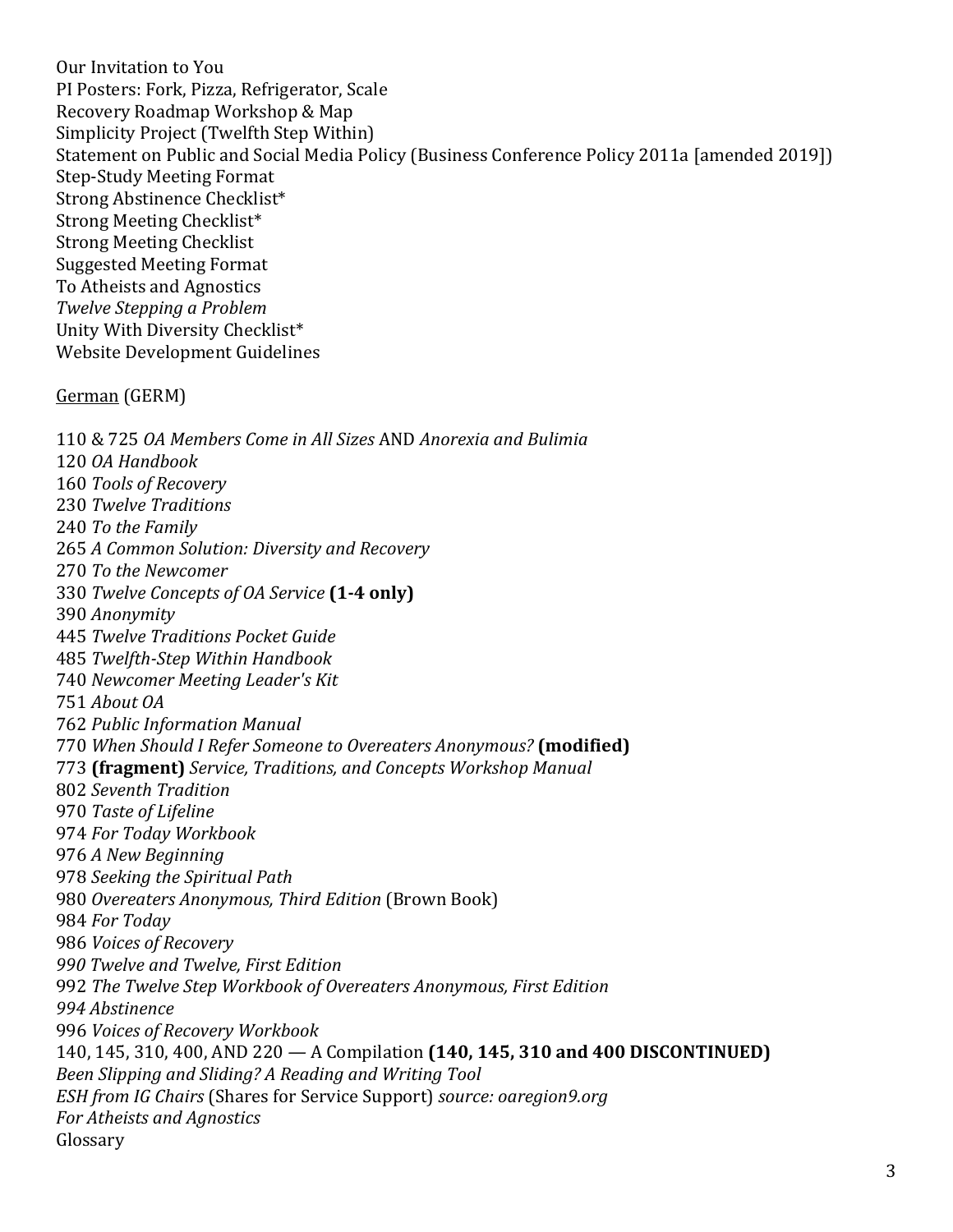How Miracles Happen (8 Q&A) PI Poster: Many Cakes Public Information pamphlet Recovery Checklist Strong Abstinence Checklist\* Twelve Concepts - An Introduction Workshop Suggestions Website Development Guidelines

German Language Service Board translations (DDOA) (Deutschsprachige Dienst OA)

# **Discontinued Literature:**

*Together We Can A Program of Recovery Before You Take That First Compulsive Bite Questions and Answers Welcome Back What If I Don't Believe in God? OA Cares Compulsive Overeating - Inside View Fourth-Step Inventory* 

# Greek (GREE)

*2017 Member Survey Recovery Checklist Think First* wallet card *The Tools of Recovery A Common Solution: Diversity and Recovery Twelve Concepts of OA Service Anonymity Just For Today* wallet card *Strong Abstinence Checklist* wallet card *Twelve Stepping a Problem* wallet card *Carrying the Message* wallet card *One Day at A Time* wallet card *Pocket Reference for OA Members Twelve Traditions Pocket Guide Seventh Tradition of OA For Today Workbook Seeking the Spiritual Path Overeaters Anonymous, Third Edition Voices of Recovery* 990-2 *The Twelve Steps and Twelve Traditions of Overeaters Anonymous, Second Edition The Twelve Step Workbook of Overeaters Anonymous, Second Edition Abstinence, Second Edition Beyond Our Wildest Dreams* OA Glossary PI Poster: Pizza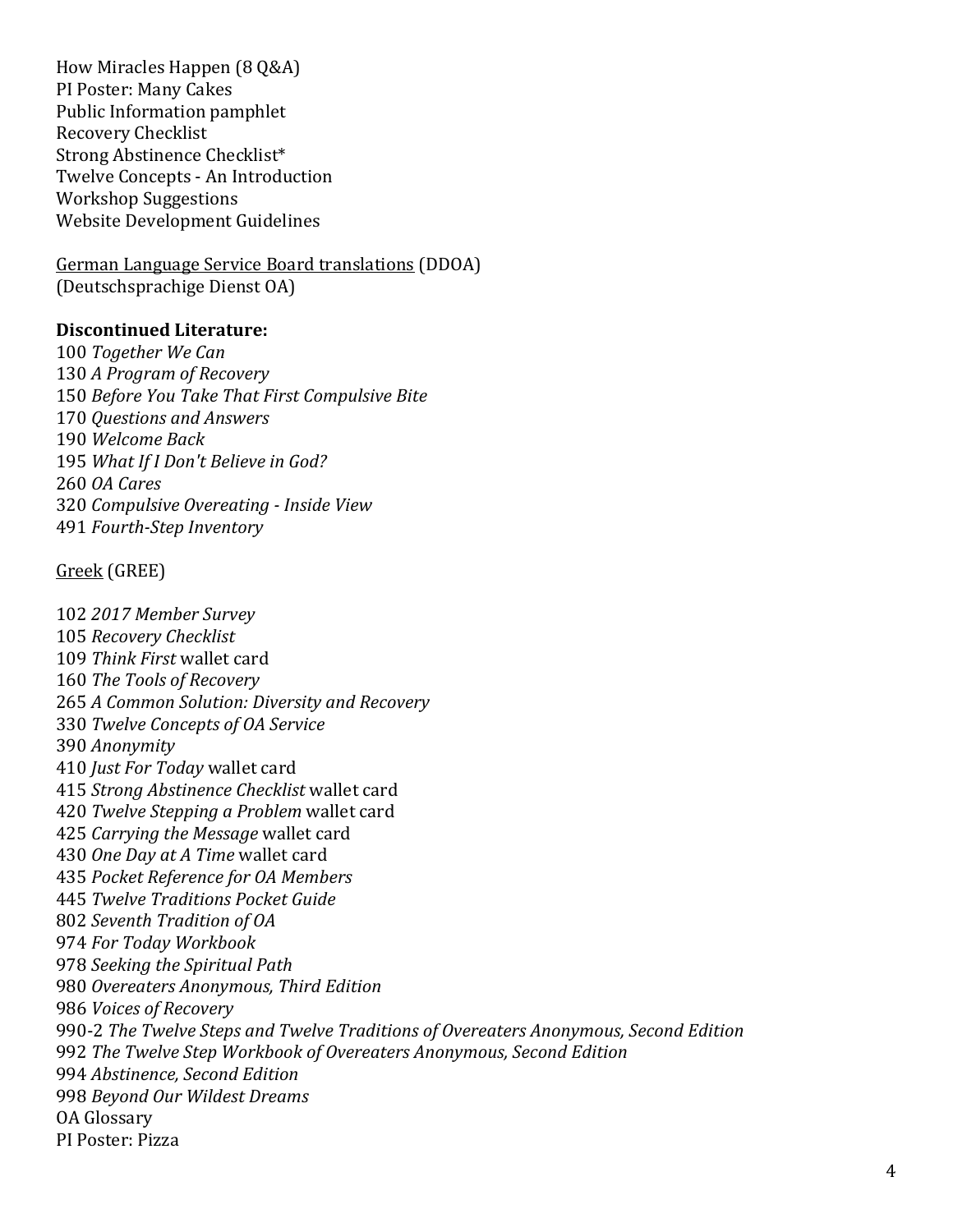Strong Abstinence Checklist\* *Twelve Stepping a Problem*

# **Discontinued Literature**

*Person to Person A Commitment to Abstinence Dignity of Choice A Plan of Eating Before You Take That First Compulsive Bite Maintaining a Healthy Body Weight I Put My Hand in Yours* wallet card *Introducing OA to Health Care Professionals*

## Hebrew (HEBR)

*A Guide for Sponsors Where Do I Start?* 990-2 OA *Twelve and Twelve, Second Edition The Twelve Step Workbook of Overeaters Anonymous, First Edition* Logos OA Glossary PI Posters: Fork, Pizza Strong Abstinence Checklist\*

## Hungarian (HUNG)

 *The Tools of Recovery A Guide for Sponsors To the Newcomer Twelve Concepts of OA Service Twelve Traditions Pocket Guide Is Food A Problem For You? Seeking the Spiritual Path Overeaters Anonymous, Third Edition* 990-2 *The Twelve Steps and Twelve Traditions of Overeaters Anonymous, Second Edition Abstinence, Second Edition*  OA Information Cards PI Poster: Pizza Public Service Announcement captions Strong Abstinence Checklist

# **Discontinued Literature**

 *A Commitment to Abstinence Dignity of Choice A Plan of Eating Before You Take That First Compulsive Bite, Remember Welcome Back Questions and Answers Compulsive Eating—An Inside View Introducing OA to Health Care Professionals*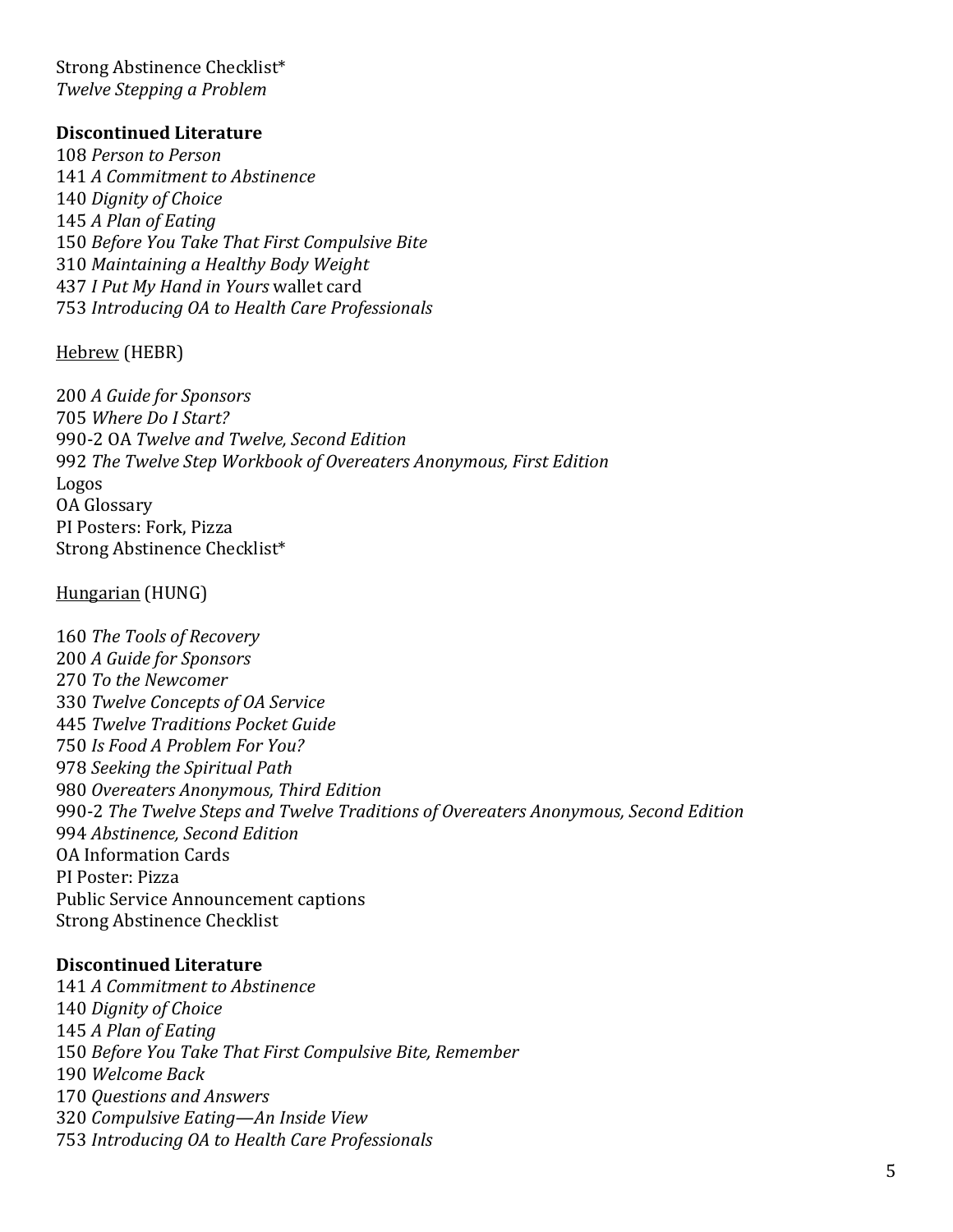# 780 *Introducing OA to the Clergy*

Icelandic (ICEL)

Strong Abstinence Checklist\* Unity With Diversity Checklist\* *Tools of Recovery* (circa 1990) *Pocket Reference for OA Members Voices of Recovery Twelve Steps and Twelve Traditions of Overeaters Anonymous*

## **Discontinued Literature:**

*A Program of Recovery Dignity of Choice A Commitment to Abstinence Before You Take That First Compulsive Bite, Remember Questions and Answers*

Italian (ITAL)

007 *Temporary Sponsors: Newcomers' First Twelve Days* 705 *Where Do I Start?* 725 *Anorexia and Bulimia Packet* 772 *Professional Outreach Manual* 802 *Seventh Tradition of OA* 974 *For Today Workbook* 986 *Voices of Recovery* revised 982 *Lifeline Sampler* 990 *The Twelve Steps and Twelve Traditions of OA* 990-2 *The Twelve Steps and Twelve Traditions of OA, Second Edition* 998 *Beyond Our Wildest Dreams* Business Glossary Guidelines for Addressing Disruptive Behavior Guidelines for Locally Produced Literature Guidelines for OA Events OA Promise OA Glossary OA-Approved Literature List PI Posters: Scale, Step One Serenity Prayer Strong Abstinence Checklist\* Translations Workshop Unity with Diversity Checklist Unity with Diversity Presentation

## **Discontinued Literature**

491 *Fourth Step Inventory Guide* 

Japanese (JAPA)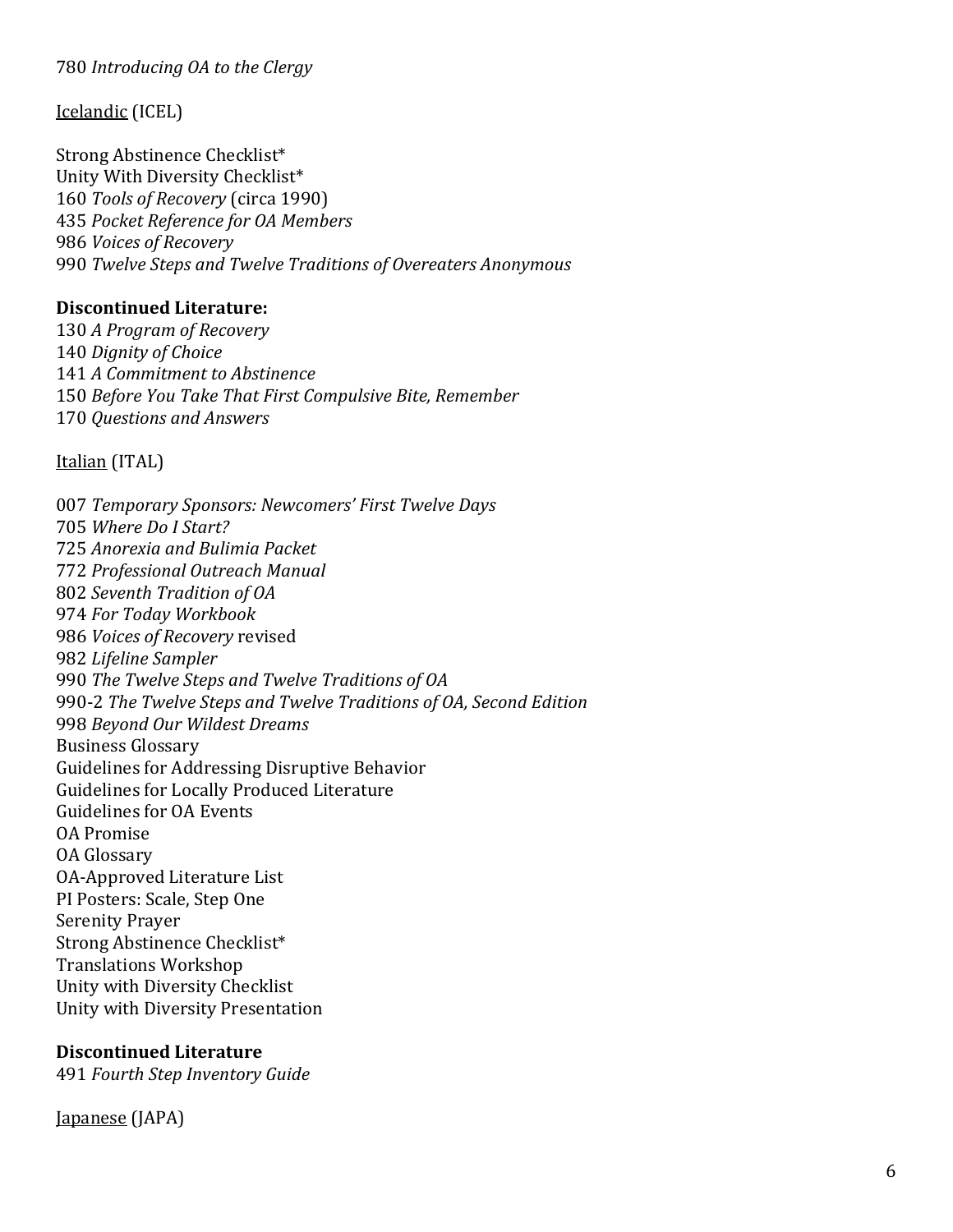445 *Twelve Traditions Pocket Guide* 705 *Where Do I Start?\**  740 *Newcomer Meeting Leader's Kit* 960 *Twelve Step Workshop and Study Guide* Strong Abstinence Checklist\* Strong Meeting Checklist\* Suggested Meeting Format (including Tools of Recovery and Our Invitation to You) Unity With Diversity Checklist\*

Korean (KORE)

003 Responsibility Pledge 705 *Where Do I Start?\**  PI Posters: Fork, Scale OA Promise

# **Discontinued Literature**

753 *Introducing OA to Health Care Professionals*

Latvian (LATV)

705 *Where Do I Start?* 974 & 985 *For Today* and *For Today Workbook* **(one document)** 990-2 *The Twelve Steps and Twelve Traditions of OA, Second Edition* 992 *The Twelve Step Workbook of Overeaters Anonymous, First Edition*

Lithuanian (LITH)

750 *Is Food a Problem for You?* 751 *About OA* 755 *Fifteen Questions*

# **Discontinued Literature**

141 *A Commitment to Abstinence*  140 *Dignity of Choice* 145 *A Plan of Eating*

Mongolian (MONG)

705 *Where Do I Start?\**

Norwegian (NORW)

*Where Do I Start?\* The Twelve Steps and Twelve Traditions of Overeaters Anonymous* **(pp. 109–207)** *The Twelve Step Workbook of Overeaters Anonymous, First Edition* PI Posters: Refrigerator, Scale

Persian (formerly Farsi) (PERS)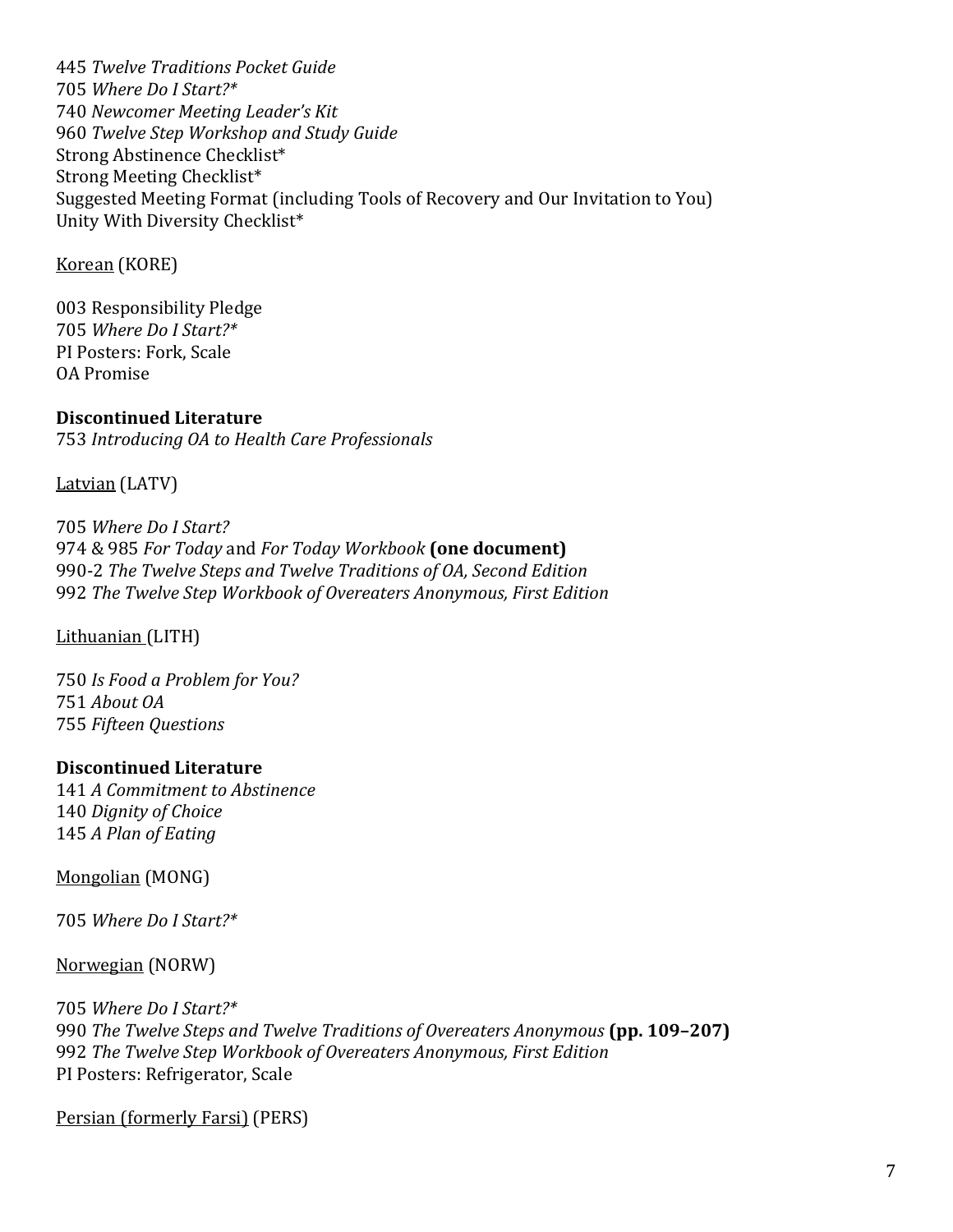*Temporary Sponsors: Newcomers' First Twelve Days Membership Survey Report (2010) OA Handbook for Members, Groups, and Service Bodies To the Family To Parents and Concerned Adults To the Man Who Wants to Stop Compulsive Overeating, Welcome Anonymity: Meanings and Applications of Traditions Eleven and Twelve Just For Today Pocket Reference for OA Members Where Do I Start?\* Where Do I Start? About OA The Professional Community Courier To the Teen Questionnaire Service, Traditions, and Concepts Workshop Manual Seventh Tradition of OA Twelve Step Workshop and Study Guide A New Beginning For Today The Twelve Steps and Twelve Traditions of Overeaters Anonymous The Twelve Step Workbook of Overeaters Anonymous, First Edition Abstinence, Second Edition* Just for Today card *Lifeline* information OA Glossary Poster: "Is Food a Problem for You?" Poster: "There is a Solution" Recovery from Relapse Meeting Format Serenity Prayer Suggested Meeting Format Tenth Step Daily Inventory card

### **Discontinued Literature**

*Person to Person Dignity of Choice A Commitment to Abstinence Welcome Back OA Cares To the Teen Compulsive Overeating—An Inside View Members in Relapse I Put My Hand in Yours Fourth Step Inventory Guide Introducing OA to Health Care Professionals*

Polish (POLI)

*Many Symptoms, One Solution Think First OA Members Come in All Sizes*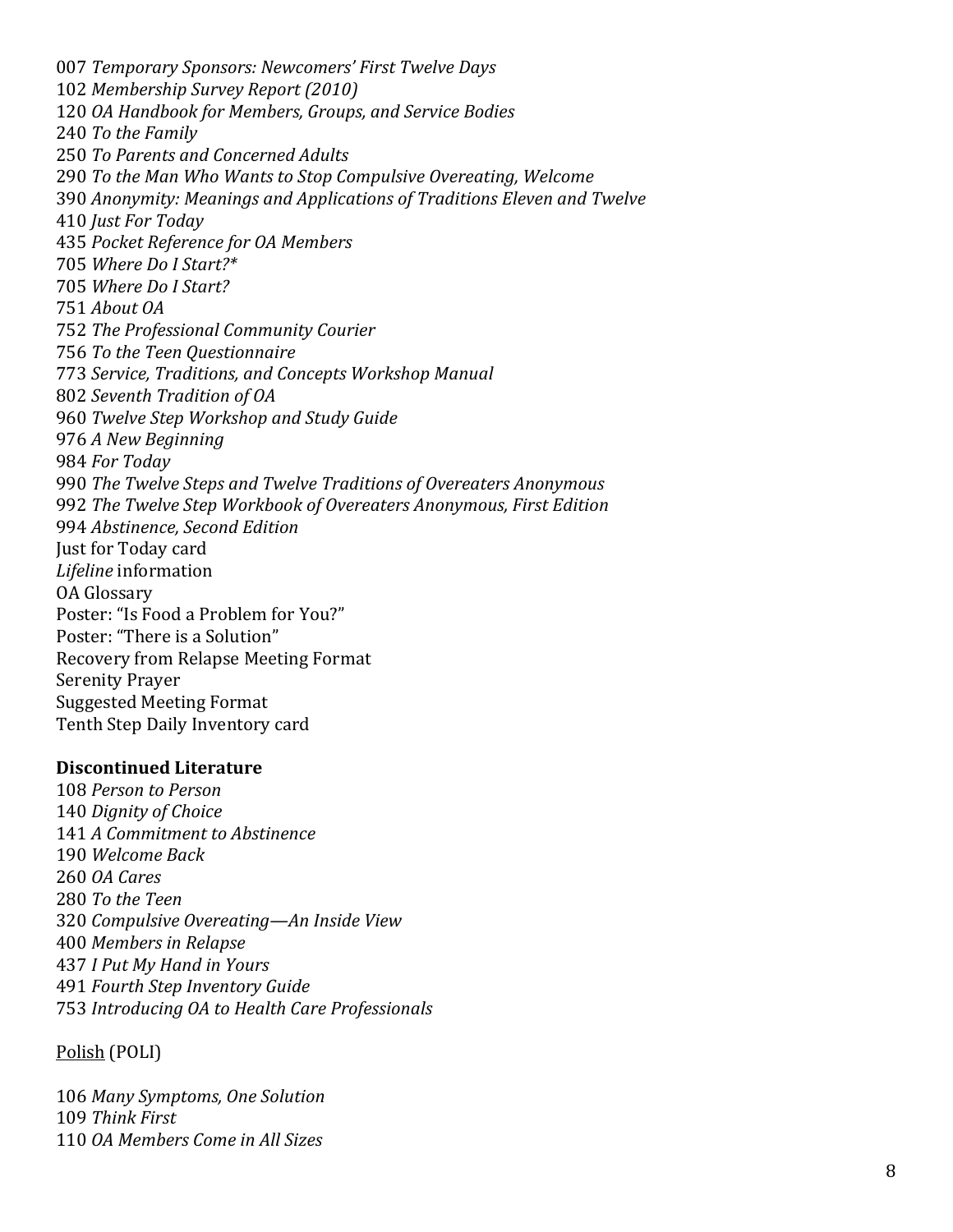*The Tools of Recovery If God Spoke to OA A Guide for Sponsors Sponsoring Through the Twelve Steps Twelve Traditions of OA Service To the Newcomer Anonymity Just for Today* wallet card *Twelve Stepping a Problem* wallet card *Twelve Traditions Pocket Guide Fifteen Questions A New Beginning Seeking the Spiritual Path For Today Overeaters Anonymous, Second Edition The Twelve Steps and Twelve Traditions of Overeaters Anonymous The Twelve Step Workbook of Overeaters Anonymous, First Edition Abstinence, Second Edition Seventh Tradition of OA* Strong Abstinence Checklist\*

## **Discontinued Literature**

*A Program of Recovery A Commitment to Abstinence Dignity of Choice A Plan of Eating Before You Take That First Compulsive Bite, Remember Questions and Answers Welcome Back What If I Don't Believe In "God"? Maintaining a Healthy Body Weight Members in Relapse* 

# Portuguese (PORT)

*Temporary Sponsors: Newcomers' First Twelve Days Recovery Checklist Many Symptoms, One Solution OA Members Come in All Sizes OA Handbook for Members, Groups, and Service Bodies If God Spoke to OA A Guide For Sponsors* (2018) *The Twelve Traditions To the Family To the Newcomer Twelve Concepts of OA Service* (2017) *Twelfth -Step Within Handbook Where Do I Start? Anorexia/Bulimia Packet Public Information Service Manual*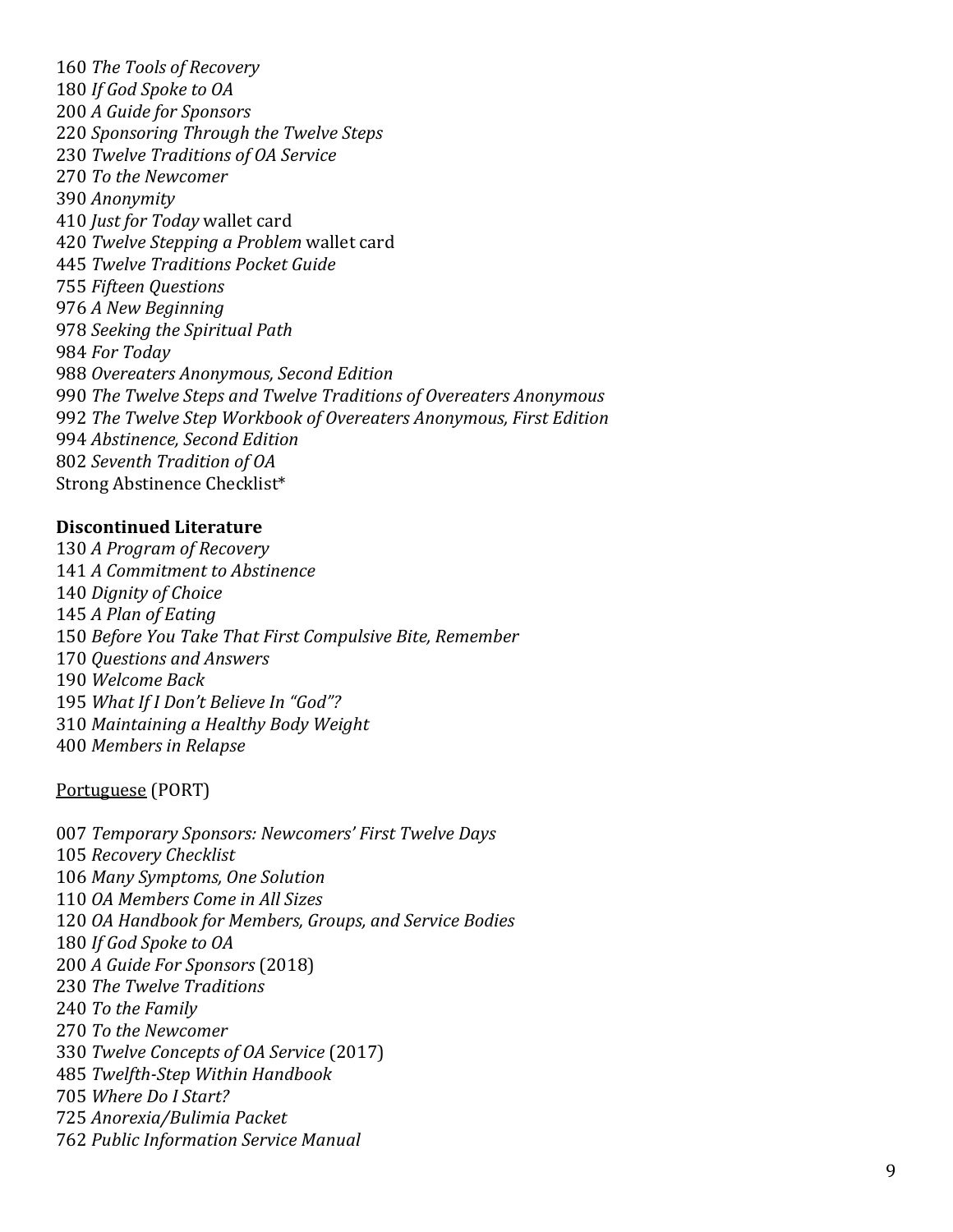*Seventh Tradition of OA Twelve Step Workshop and Study Guide For Today Workbook A New Beginning Lifeline Sampler Lifeline Sampler* PDF *For Today Voices of Recovery Overeaters Anonymous, Second Edition Twelve Steps and Twelve Traditions of OA* 990-2 *The Twelve Steps and Twelve Traditions of OA, Second Edition The Twelve Step Workbook of Overeaters Anonymous, Second Edition Abstinence Beyond Our Wildest Dreams* Abstinence Literature Resource Guide Guidelines for Anonymity in the Digital World OA Group Inventory (from Virtual CCA) OA Preamble PI Posters: Fork, Pizza, Refrigerator, Scale Seventh Tradition Table Card Strong Abstinence Checklist (from Portugal AND Brazil) *Twelve Stepping a Problem* Unity With Diversity Checklist\* Unity With Diversity Statement OA Glossary

# **Discontinued Literature**

 *Together We Can OA is Not a Diet Club A Program of Recovery A Commitment to Abstinence Dignity of Choice A Plan of Eating Before You Take that First Compulsive Bite, Remember Questions and Answers Welcome Back What If I Don't Believe in "God?" Maintaining a Healthy Weight (You've Reached Goal Weight–Now What? (1996)) Members In Relapse Members In Relapse* (2017)

Romanian (ROMA)

*Where Do I Start? For Today*

Russian (RUSS)

*Many Symptoms, One Solution OA Handbook for Members, Groups, and Service Bodies*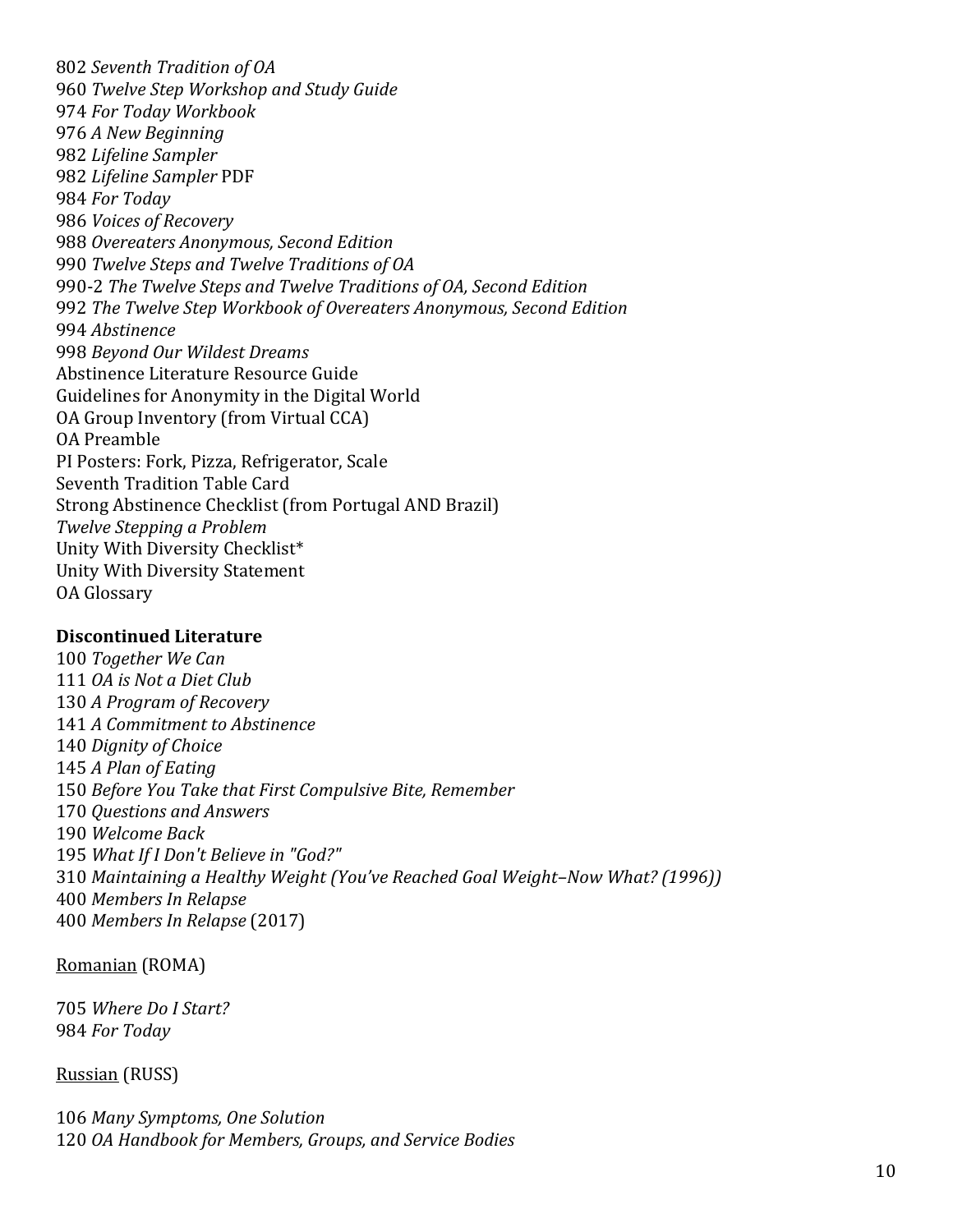*Tools of Recovery To the Newcomer Twelve Traditions Pocket Guide* 759 STOP Public Information Poster *Seventh Tradition of OA Twelve Step Workshop and Study Guide For Today Abstinence, Second Edition* OA Glossary Strong Abstinence Checklist\* Strong Meeting Checklist\* Suggested Meeting Format Unity With Diversity Checklist\*

## **Discontinued Literature**

*Dignity of Choice A Plan of Eating Questions and Answers*

Serbian (Serb)

*Where Do I Start?\**

Spanish (SPAN)

*Temporary Sponsors: Newcomers' First Twelve Days Temporary Sponsors: Newcomers' First Twelve Days* – Colombian Spanish 008 Sponsor's Toolbox – Colombian Spanish *OA Members Come in All Sizes Tools of Recovery If God Spoke to OA A Guide for Sponsors Sponsoring Through the Twelve Steps Twelve Traditions of Overeaters Anonymous To the Family A Common Solution To the Newcomer To the Man Who Wants to Stop Eating Compulsively, Welcome Twelve Concepts of OA Service Anonymity Just for Today* wallet card *Strong Abstinence Checklist Twelve Stepping a Problem Twelve Traditions Pocket Guide Where Do I Start? Where Do I Start?* – Colombian Spanish *Anorexia/Bulimia Stories Is Food a Problem for You? Courier 2015 Fifteen Questions*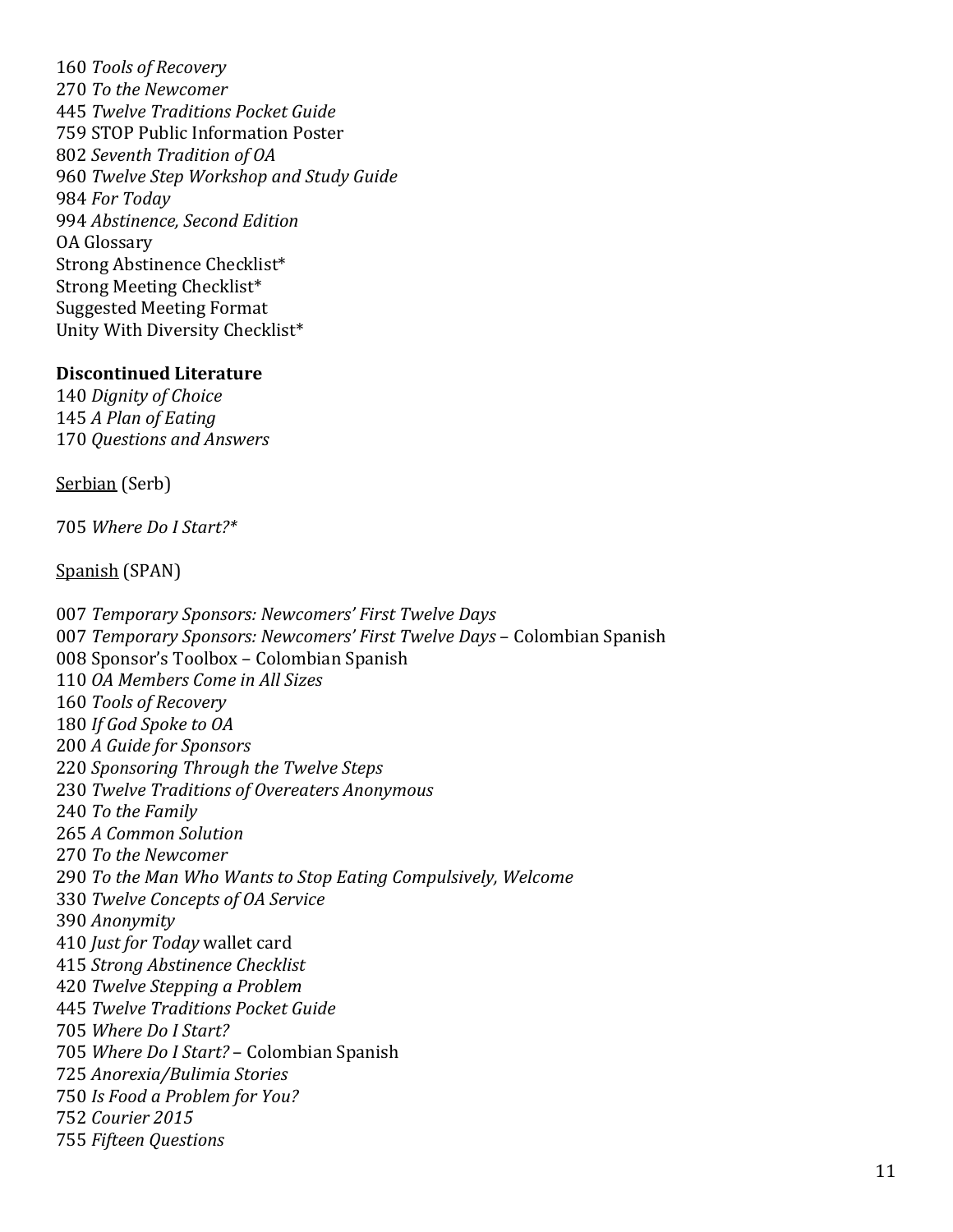756 *To the Teen Questionnaire* 762 *Public Information Manual (2018)* 772 *Professional Outreach Manual* 802 *Seventh Tradition of OA* 950 *Body Image, Relationships, and Sexuality* – Mexican Spanish 950 *Body Image, Relationships, and Sexuality* –Colombian Spanish 974 *For Today Workbook* 976 *A New Beginning* 978 *Seeking the Spiritual Path* 980 *Overeaters Anonymous, Third Edition* 982 *Lifeline Sampler* 984 *Just for Today* 986 *Voices of Recovery* 988 *Overeaters Anonymous, Second Edition* 990 *Twelve Steps and Twelve Traditions of Overeaters Anonymous* 992 *The Twelve Step Workbook of Overeaters Anonymous, First Edition* 994 *Abstinence, Second Edition* 998 *Beyond Our Wildest Dreams A Step Ahead* Q2 2018 *Abstinence, Second Edition* **(Newcomer's Stories)** Abstinence Presentation Amazing Recovery – Passport to Unity Workshop Convention 2017 handout (with *Voices of Recovery* excerpts) *Courier* 2013 *Courier* 2015 Disruptive Behavior Guidelines Fifteen Questions Fundraising and Prudent Reserve Guidelines OA Business Glossary OA Glossary OA Preamble Our Invitation to You PI Posters: Fork, Pizza, Refrigerator, Scale, Donut Step Study Meeting Format Strong Abstinence Checklist Strong Meeting Checklist Suggested Meeting Format To Atheists and Agnostics Twelve Steps Twelve Traditions *Twelve Stepping a Problem* Unity With Diversity Checklist\* Uniting With Diversity Trifold Website Development Guidelines

(For more Spanish translations, see Spanish-language website or contact the WSO) {WSO see Inventory Storage > Spanish Literature; also "WSO Spanish Library"}

Spanish Language Virtual Service Board (JSVHP) translations (JVHP)